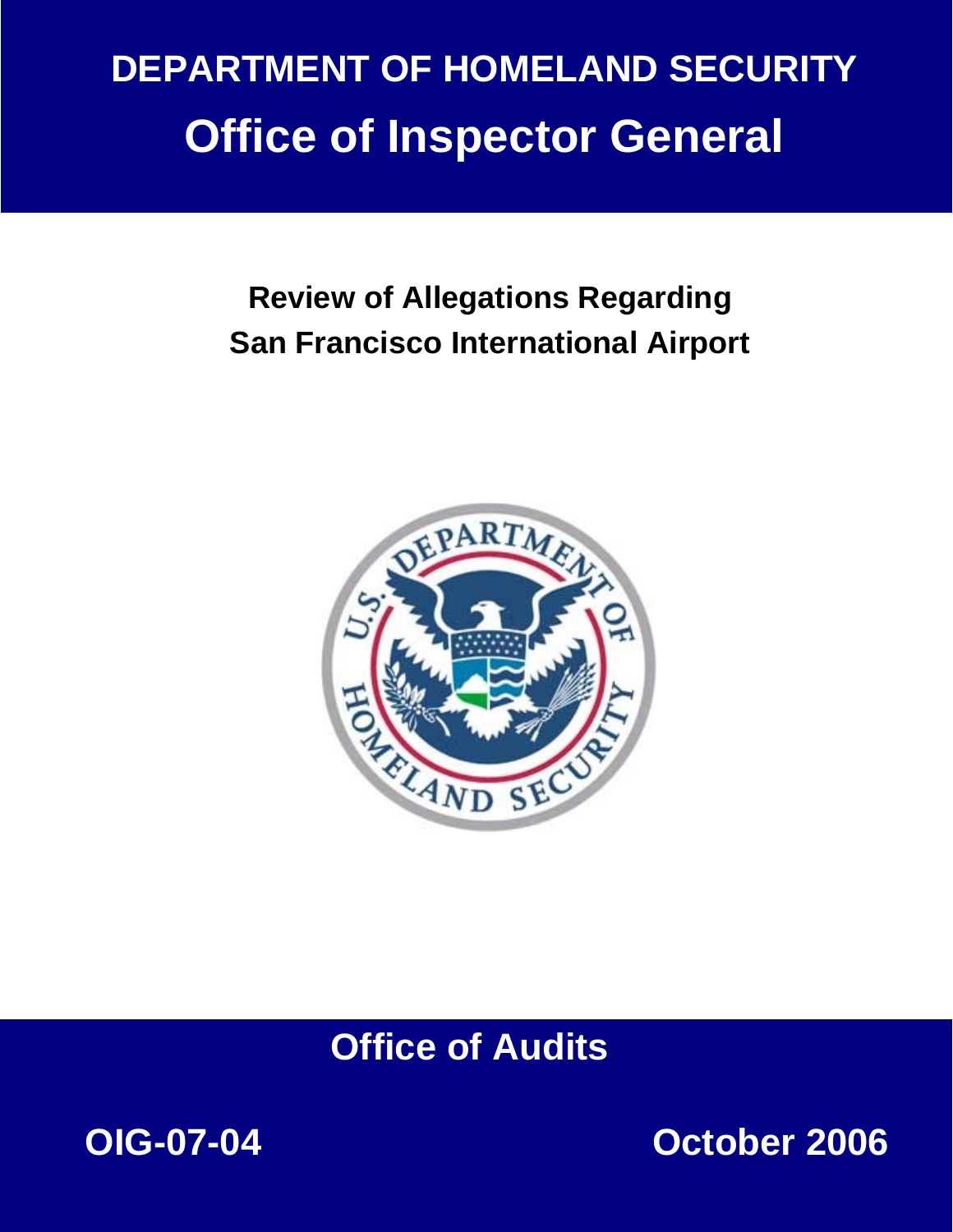*Office of Inspector General* 

**U.S. Department of Homeland Security**  Washington, DC 20528



October 26, 2006

Preface

The Department of Homeland Security (DHS) Office of Inspector General (OIG) was established by the Homeland Security Act of 2002 (*Public Law 107-296*) by amendment to the Inspector General Act of 1978. This is one of a series of audit, inspection, and special reports prepared as part of our oversight responsibility to promote economy, efficiency, and effectiveness within the department.

This report assesses how security incidents have been identified and reported at San Francisco International Airport (SFO) and whether those procedures are consistent with Transportation Security Administration (TSA) policy. It also assesses whether and to what extent covert security testing was compromised at SFO. The report is based on interviews with employees and officials of relevant agencies and corporations and a review of applicable documents.

The recommendations contained in this report have been developed to the best knowledge available to us, and have been discussed in draft with appropriate management officials. It is our hope that this report will result in more effective, efficient, and economical operations. We express our appreciation to all of those who contributed to the preparation of this report.

Richard L. Skinner

Richard L. Skinner Inspector General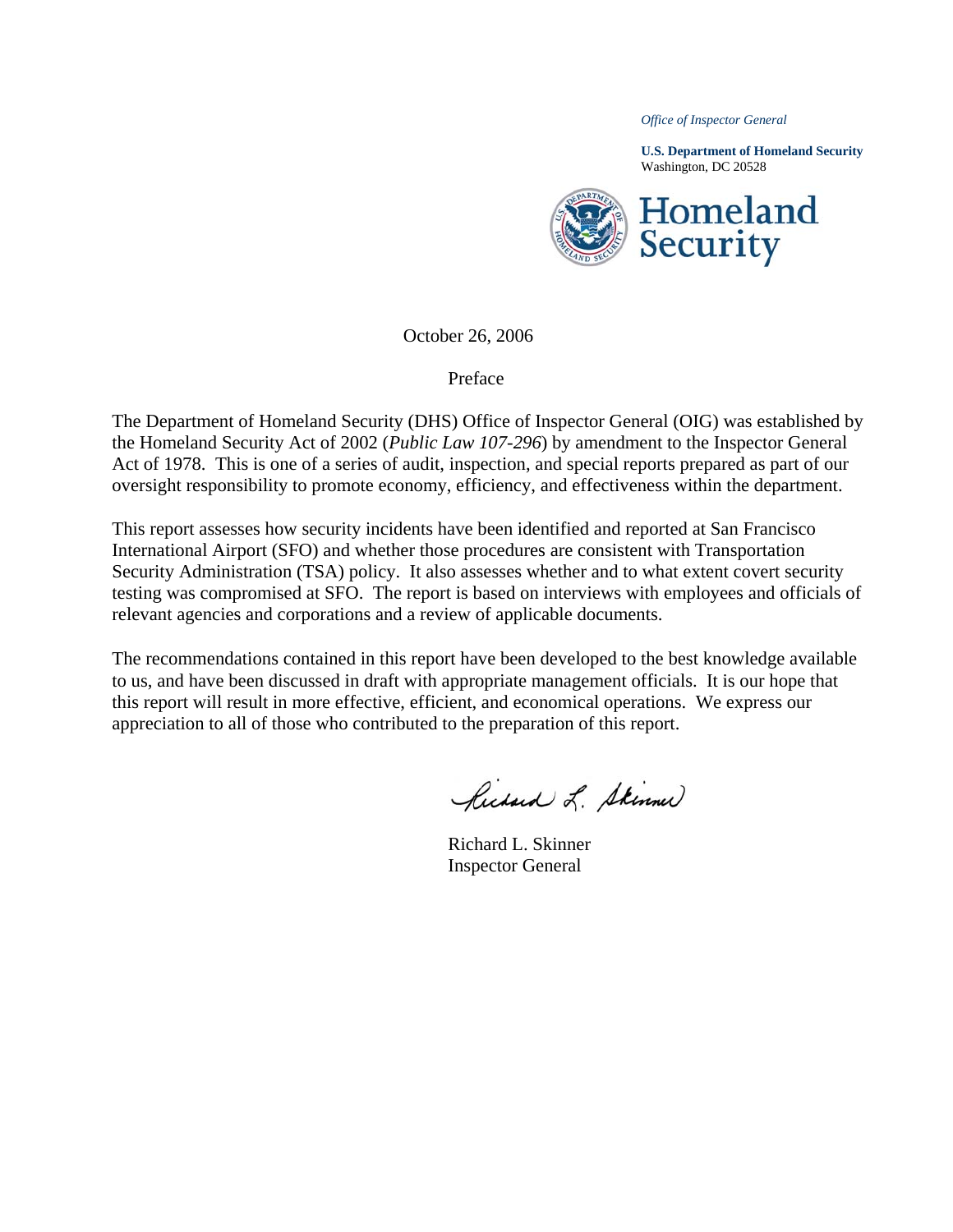# **Table of Contents/Abbreviations**

| SFO Management Generally Complied With TSA Procedures When Identifying and Reporting |  |
|--------------------------------------------------------------------------------------|--|
|                                                                                      |  |
|                                                                                      |  |
|                                                                                      |  |
|                                                                                      |  |
|                                                                                      |  |
|                                                                                      |  |
| <b>Appendices</b>                                                                    |  |
|                                                                                      |  |
|                                                                                      |  |

## **Abbreviations**

| <b>AFSD</b>     | <b>Assistant Federal Security Director</b>      |
|-----------------|-------------------------------------------------|
| <b>ATO</b>      | <b>Airport Task Order</b>                       |
| <b>ATSA</b>     | <b>Aviation and Transportation Security Act</b> |
| <b>AVO</b>      | <b>Aviation Operations Directives</b>           |
| <b>BOA</b>      | <b>Basic Ordering Agreement</b>                 |
| CAS             | <b>Covenant Aviation Security</b>               |
| <b>DFSD</b>     | Deputy Federal Security Director                |
| <b>DHS</b>      | Department of Homeland Security                 |
| <b>FSD</b>      | <b>Federal Security Director</b>                |
| <b>OIAPR</b>    | Office of Internal Affairs and Program Review   |
| <b>OIG</b>      | Office of Inspector General                     |
| PP <sub>5</sub> | Private Screening Pilot Program                 |
| <b>PARIS</b>    | Performance and Results Information System      |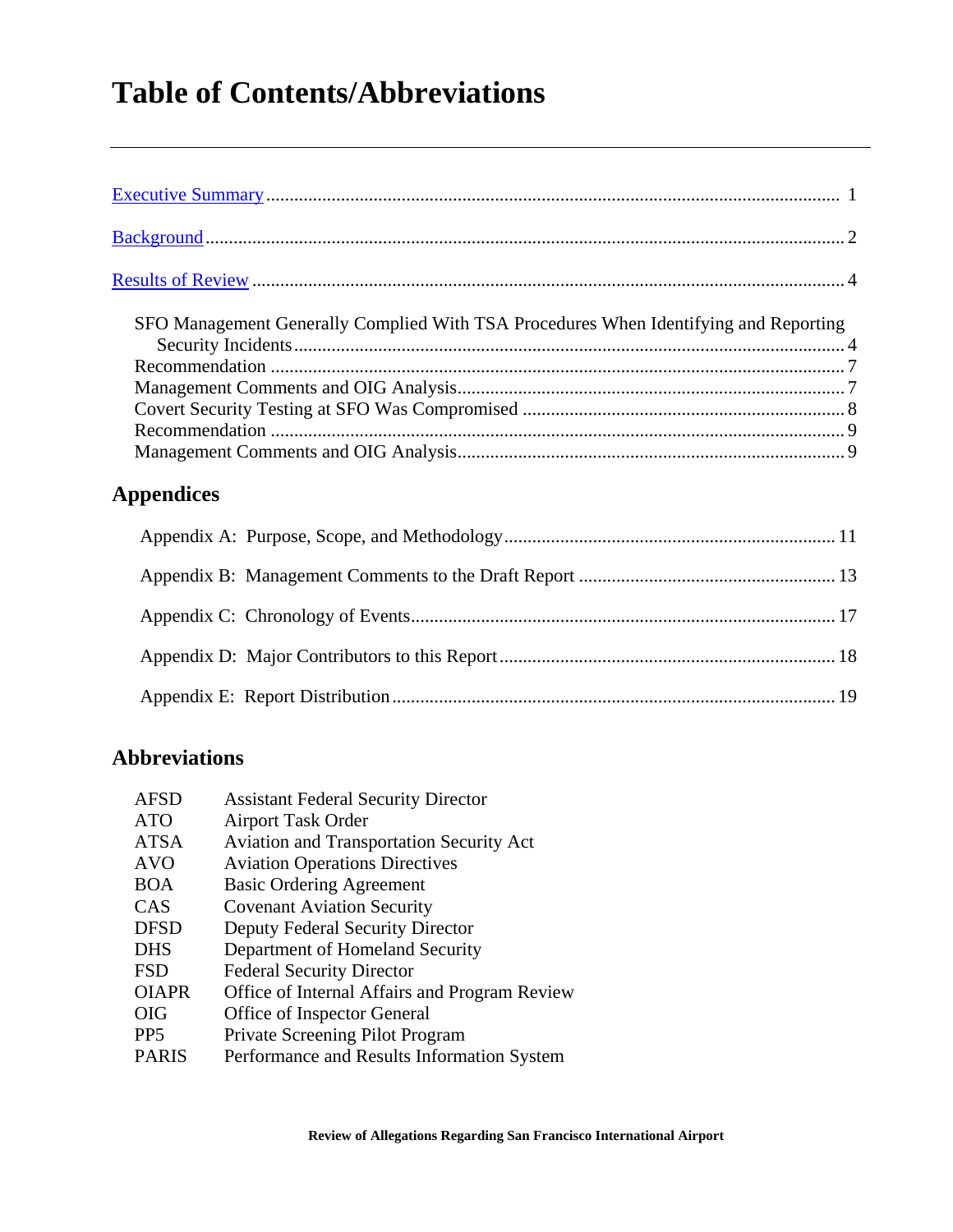# **Table of Contents/Abbreviations**

| Performance Measurement Information System       |
|--------------------------------------------------|
| <b>Screening Control Center</b>                  |
| San Francisco International Airport              |
| <b>Screening Partnership Program</b>             |
| <b>Threat Image Projection</b>                   |
| <b>Transportation Security Administration</b>    |
| <b>Transportation Security Operations Center</b> |
|                                                  |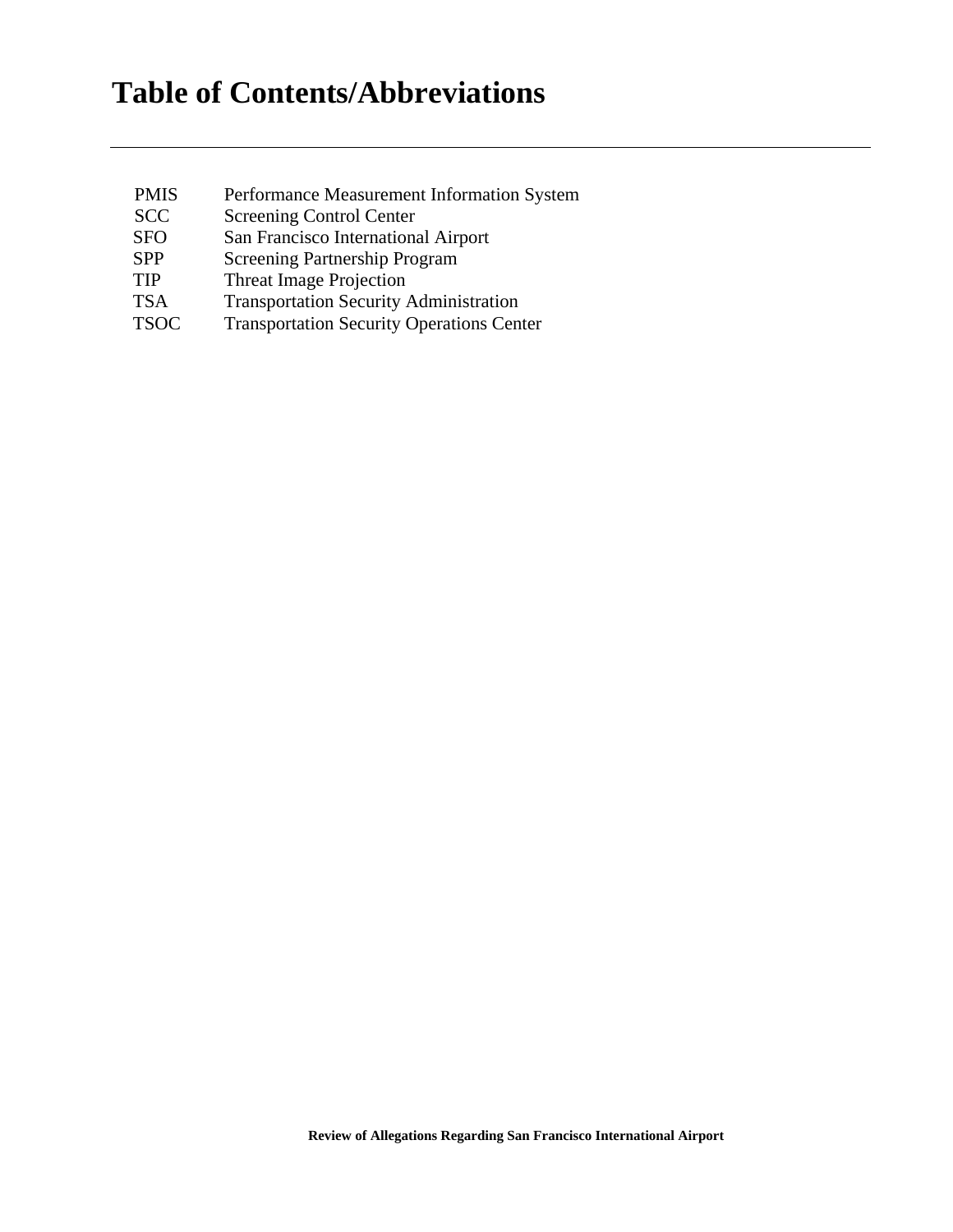# OIG **Audit**

## *Department of Homeland Security Office of Inspector General*

## **Executive Summary**

This report presents the results of our review of allegations that Transportation Security Administration (TSA) officials at San Francisco International Airport (SFO) covered up known security breaches at SFO and compromised Office of Inspector General (OIG) covert security testing. We conducted this review at the request of TSA management, as a result of preliminary findings by TSA's Office of Internal Affairs and Program Review (OIAPR). Our objectives were to determine (1) whether TSA management at SFO complied with TSA policy and procedures for identifying and reporting security incidents; and (2) whether and to what extent covert security testing has been compromised at SFO and if so, who was responsible for those actions.

Generally, SFO management complied with TSA policy and procedures when identifying and reporting security incidents. However, we identified one uncontrolled security incident, in which SFO failed to report in TSA's Performance and Results Information System (PARIS). Although TSA management at SFO could not explain why the incident was not reported, we identified no evidence that management acted intentionally to cover up or misreport security incidents. We confirmed the allegation that TSA and Covenant Aviation Security (CAS) officials at SFO compromised OIG covert security testing between August 2003 and May 2004 by tracking testers throughout the airport via surveillance cameras and on foot, and then notifying screening personnel in advance of testers arriving at checkpoints. In May 2004, CAS management, along with TSA management at SFO, issued directives that all compromising activity surrounding covert security testing was to stop. We referred the matter of TSA's involvement in compromising covert security testing to our Office of Investigation.

We are recommending that TSA direct the Federal Security Director (FSD) at SFO to ensure that appropriate members of his staff are trained in and have a thorough knowledge of the guidelines for reporting security incidents to TSA headquarters through PARIS and the Transportation Security Operations Center (TSOC). Also, we recommend that TSA establish and promulgate policy to regulate its actions in response to authorized covert security testing of checkpoints. TSA concurred with one recommendation; partially concurred with the other, and has taken actions to resolve both.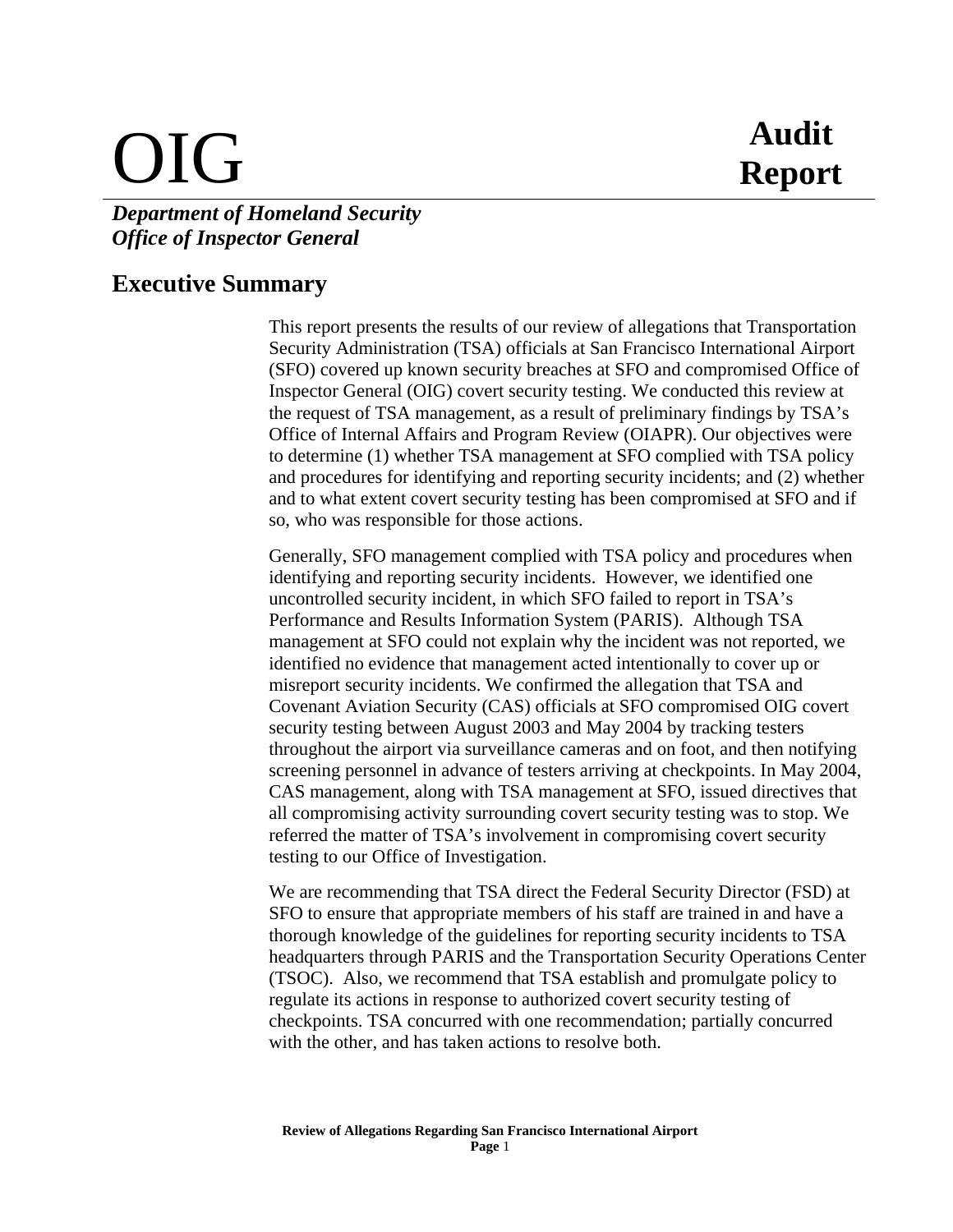## **Background**

 $\overline{a}$ 

On November 19, 2001, the President signed the Aviation and Transportation Security Act (ATSA) that created TSA. ATSA, in part, required TSA to implement a two-year private security screening pilot program. On October 11, 2002, TSA awarded CAS a contract to provide security screening at SFO.

In November 2004, a CAS security screener at SFO sent a letter containing various allegations to CAS and TSA management. In January 2005, TSA's OIAPR investigated six allegations and determined that two of them had some merit. Specifically, (1) TSA officials were covering up known security breaches at SFO by classifying "serious breaches" as "mere incidents;" and (2) TSA and CAS officials were compromising OIG and OIAPR covert security tests by broadcasting tester descriptions and methodologies to all screening areas.

In February 2005, TSA management recommended that, due to the critical nature of OIAPR's investigation results, the allegations be referred to the OIG for review. As a result, OIAPR transferred all relevant working papers and statements collected during the course of its review to the OIG's Office of Audits.

TSA's *AVO 400.18.1-1B: Reporting Security Incidents* directs Federal Security Directors (FSDs) or their designees to report all security incidents, as defined within this directive, that occur at their airports. These reports are to be submitted to TSA headquarters through  $PARIS$ <sup>1</sup>. To ensure that consistent, accurate, and timely information is reported, each FSD is directed to instruct the appropriate staff members to collect the information required under this AVO. The FSD or his/her designee is directed to review and approve each report within 24 hours and submit it to TSA headquarters through PARIS.

This AVO contains 28 types of security incidents. Each incident type is defined and has minimal examples to assist in categorizing the incidents. One such category is a breach of security checkpoint. TSA's AVO 400.50.1-25: *Security Breach at Passenger Screening Checkpoint: Revised Guidance* contains the definition of what constitutes a security breach, procedures for managing the response to a potential or actual security breach, training for those involved, and coordination with local authorities. This AVO provides the following definitions:

• *Security Breach* - when a person enters the sterile area without submitting to all screening and inspection of his or her person and

<sup>&</sup>lt;sup>1</sup> PARIS is a TSA database application that tracks information about security incidents at the nation's airports. In addition to the PARIS reporting, some security incidents in this directive are marked to indicate that they must also be reported immediately by telephone to TSOC.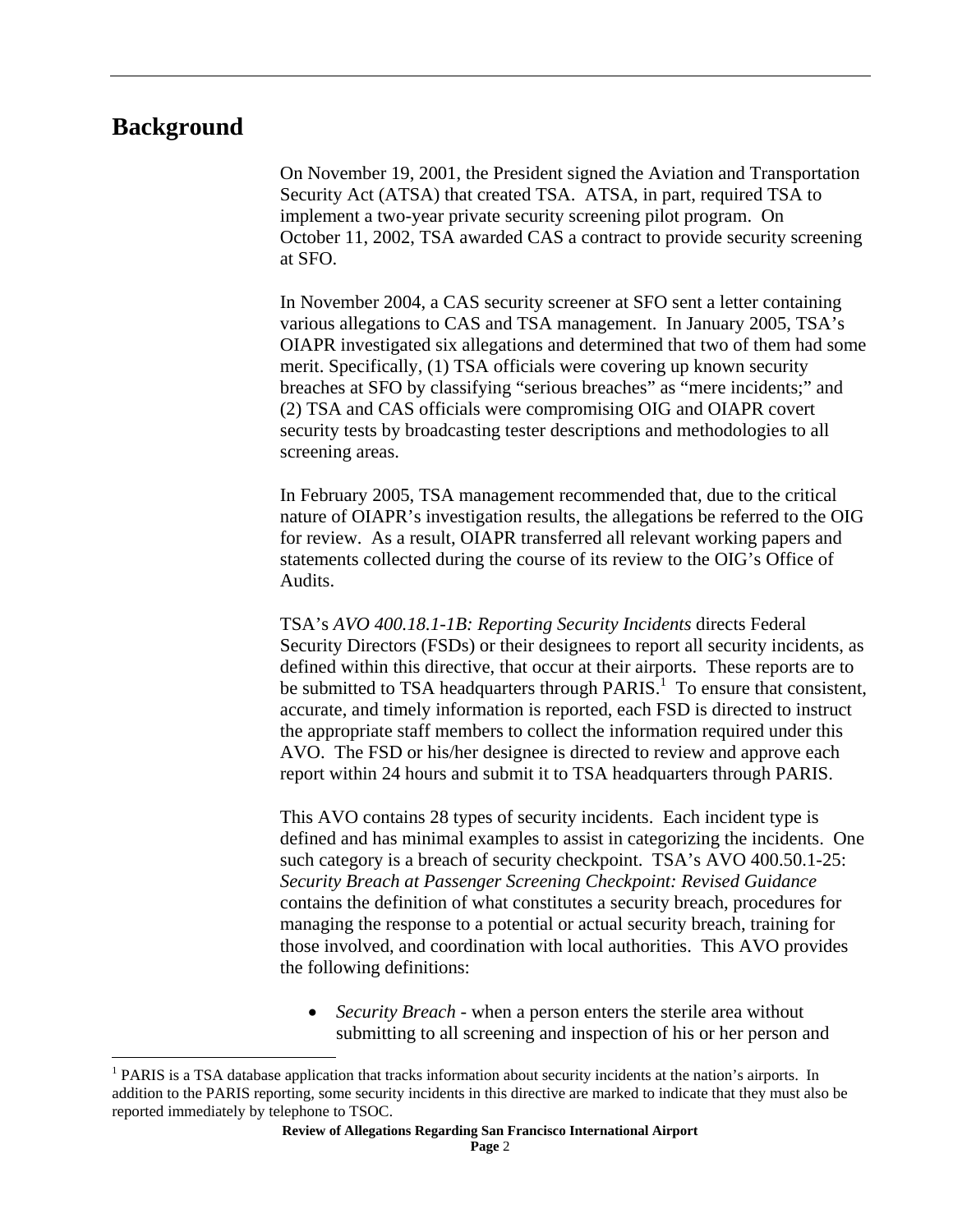accessible property in accordance with the procedures being applied to control access to the sterile area.

• *Uncontained Security Breach* - situation where security personnel and law enforcement are not able to continuously monitor and respond to the uncleared person or item in the sterile area.

FSDs and their staffs must pay particularly close attention to the definitions of the incident type to ensure consistent reporting nationally. Consistent, accurate, and timely reporting on the number and nature of security incidents is important because TSA uses this information in lawsuits, civil enforcement actions, and criminal prosecutions, as well as to disseminate information to other TSA components. Reporting security incidents also serves to:

- Alert TSA management to potentially dangerous or high-profile events requiring crisis management or responses to media or congressional inquiries;
- Allow trend and link analyses of security-related incidents at each airport, within each TSA area and nationwide; and
- Identify new security threats, problem passengers, suspicious activities, or new ways to artfully conceal prohibited items.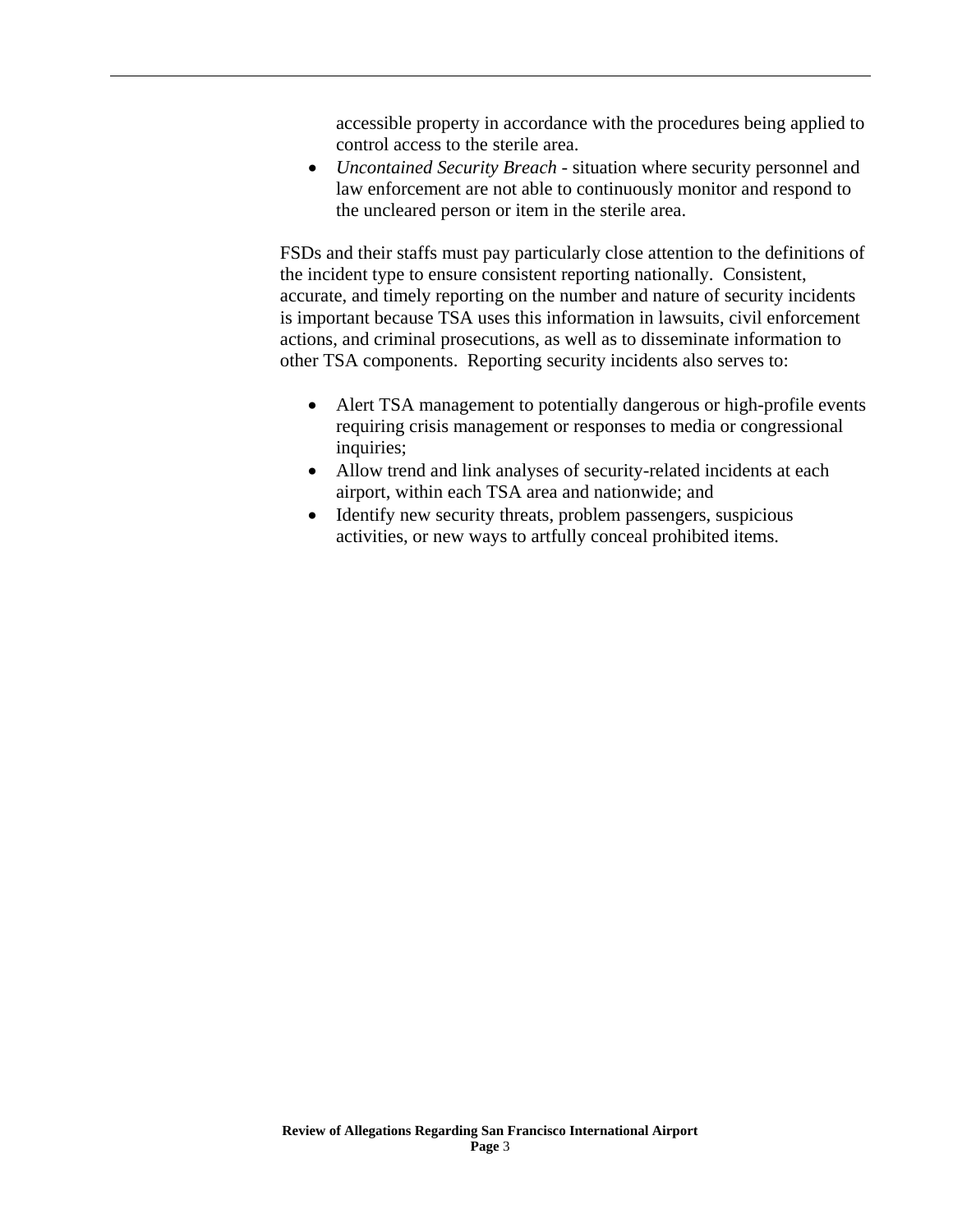## **Results of Review**

1

### **SFO Management Generally Complied With TSA Procedures When Identifying and Reporting Security Incidents**

SFO management generally complied with TSA policy and procedures when identifying and reporting security incidents. However, the guidelines and definitions in AVO *400.18.1-1B: Reporting Security Incidents,* dated May 12, 2004, are broad in scope and allow FSDs flexibility in categorizing security incidents and the resultant reporting. Also, we determined that only one of the five incidents which OIAPR determined to be a security incident in their investigation was actually a reportable security incident, and should have been reported to TSA headquarters through PARIS.

#### **TSA Incident Identification and Reporting Guidance is Subject to Interpretation**

According to AVO *400.18.1-1B,* all FSDs or their designees are required to report all security incidents that occur at their airports within 24 hours through PARIS. Additionally, uncontained security breaches must be reported immediately by telephone to the  $TSOC<sup>2</sup>$ . All FSDs or their designees must review and approve PARIS reports before they are submitted. FSDs and their staffs are directed to pay particularly close attention to the definitions of the incident type to ensure consistent reporting nationally.

This AVO identifies 28 types of security incidents. Within each incident type, there is a definition and minimal examples to assist in categorizing the incidents. The definitions of some security incident types are broad and allow for a degree of flexibility by the FSD. However, this broad scope means that TSA management at SFO, or any airport, is unable to be absolute in its determination of the type of security incident represented by the event and how the incident should be reported. For example, *Breach of Security Checkpoint* is defined as an incident in which an individual breaches a security checkpoint, whether intentionally or inadvertently, without proper screening. *Improper or No Screening* is defined as incidents involving a screener who fails to screen a passenger or does so improperly. If a passenger sets off the alarm and the screener does not resolve the alarm, the question becomes which category applies: a *Breach of Security Checkpoint* based on a passenger inadvertently breaching security without proper screening; or, *Improper or No Screening* as screener error for failure to resolve the alarm? According to TSA management, this results in a wide disparity in reporting among airports.

 $2^2$  The TSOC is TSA's single point of contact for security-related operations, incidents, or crises in aviation and all land modes of transportation. An uncontained security breach occurs when an individual passes through a security checkpoint without proper screening, whether intentionally or inadvertently, where visual control has been lost.

**Review of Allegations Regarding San Francisco International Airport**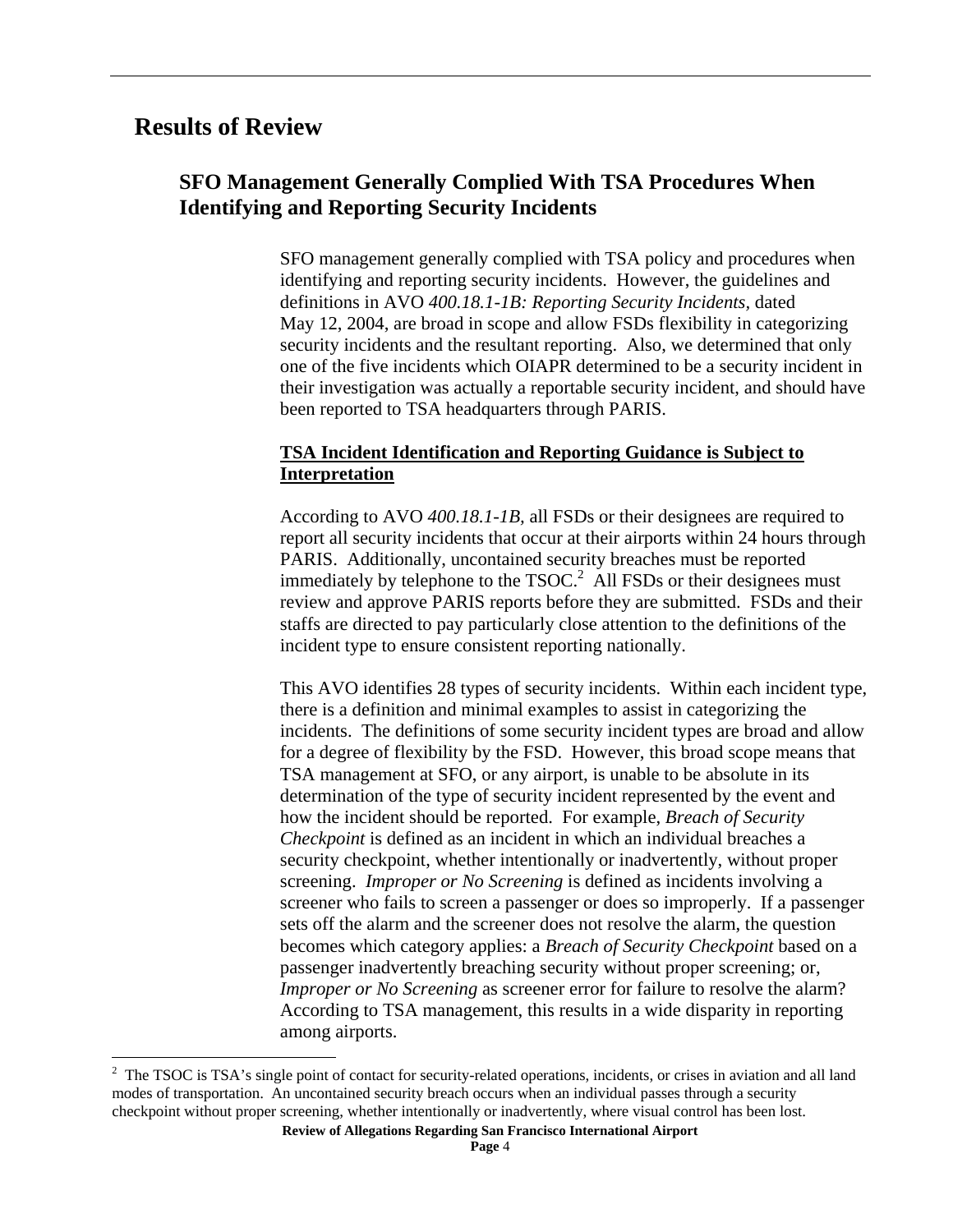After OIAPR's review, which focused in part on the reporting of security incidents at SFO, the SFO Deputy Federal Security Director (DFSD) solicited the opinion of an Aviation Operations subject matter expert at TSA headquarters to confirm interpretation of the AVO. The DFSD found that SFO's interpretation was in agreement with TSA's expert opinion regarding the identification and reporting of security breaches to the TSOC. Following this inquiry, the DFSD sent a memorandum to Aviation Operations at TSA headquarters to formally request clarification of the definition and intent of the AVO for reporting security incidents. Aviation Operations management officials stated they would develop a decision matrix of various breach scenarios to assess the risks associated with each of the scenarios and identify appropriate responses. This matrix will assist FSDs in being able to determine what should and should not be reported as a breach.

#### **Screening and Regulatory Divisions are Tasked with Identifying and Reporting Security Incidents at SFO**

AVO *400.18.1-1B* also directs FSDs to instruct the appropriate staff members to collect the information required to satisfy the reporting requirement under this AVO, according to the incident type. Since the screening function at SFO was federalized in 2002, the Screening Division has been tasked with responding to and collecting the information surrounding security incidents. However, the various duties associated with preparing the template used to report security incidents in PARIS have fluctuated between the Screening Division and the Regulatory Division. According to TSA management, the responsibility for compiling the information needed to complete the template, which includes categorizing the incident, inherently lies with the Regulatory Division. The Regulatory Division is responsible for all matters concerning enforcement and compliance with security directives pertaining to airport and aviation security. However, when the screening function at SFO became a federal responsibility, the Regulatory Division did not have sufficient staff to handle all of the reporting responsibilities associated with the volume of reportable security incidents. Therefore, the Screening Division was tasked with a major share of these time-consuming responsibilities.

The Regulatory Division has always been responsible for reviewing, approving, and submitting security incident reports to PARIS and the TSOC when applicable. In August 2004, following an increase in staffing, the preparation of the reporting template, which includes identifying incident types, was shifted to the Regulatory Division.

In June 2005, preparation of the PARIS reporting template on routine prohibited items such as box cutters and knives with blades three inches or longer, was shifted back to the Screening Division at SFO. This occurred when the SFO DFSD became aware, in January 2005, that SFO was not

**Review of Allegations Regarding San Francisco International Airport Page** 5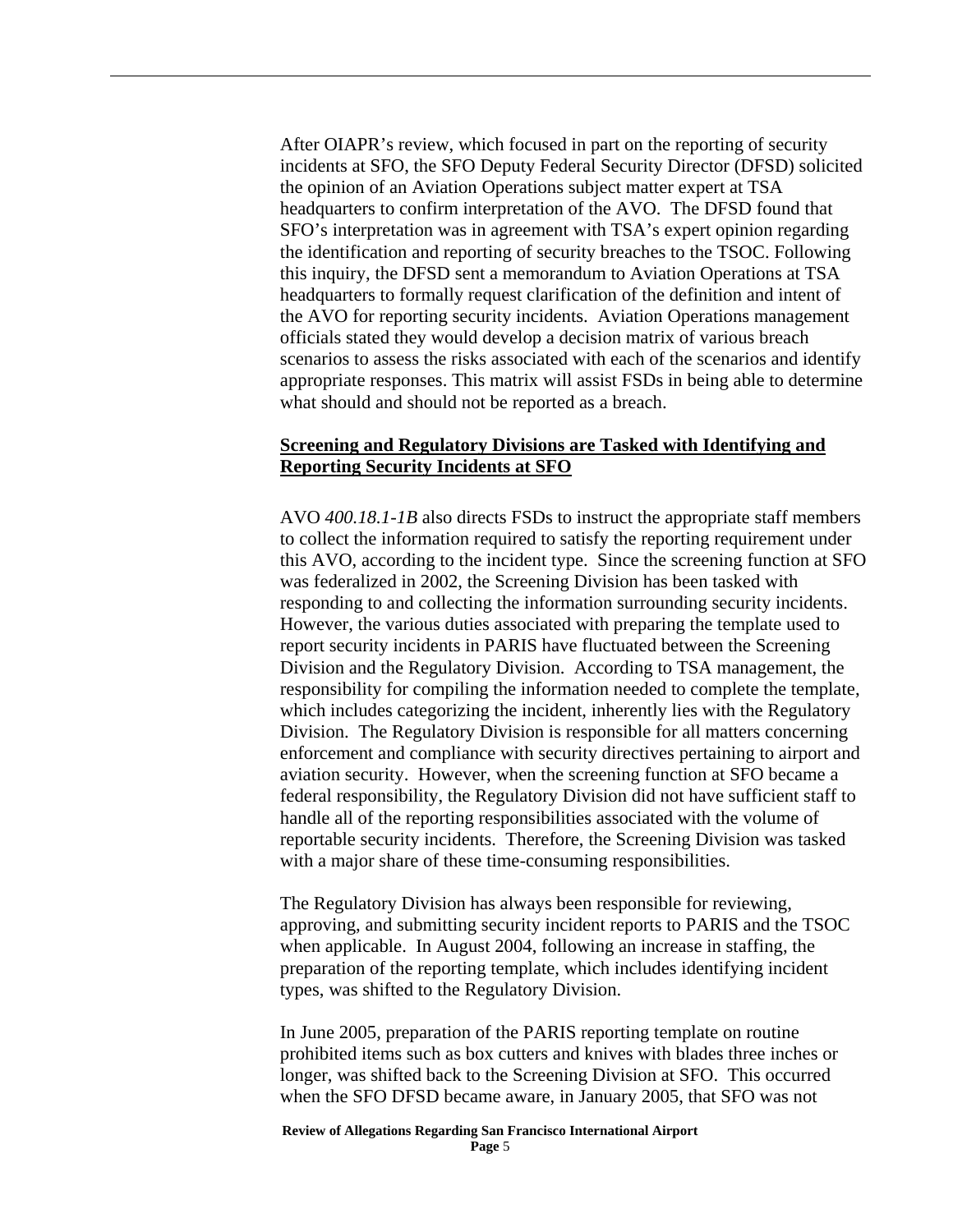properly reporting in PARIS a portion of the prohibited items confiscated, namely box cutters and knives with blades three inches or longer, as required in the AVO. SFO had been properly reporting these items in the Performance Measurement Information System (PMIS). The number of items confiscated in this category has caused a large increase in staff-hours to report them in PARIS. As a result, SFO shifted this specific incident responsibility to the Screening Division. The remainder of the PARIS reporting responsibilities remains with the Regulatory Division.

#### **One Security Incident in OIAPR's Sampling Was Not Reported in PARIS**

In its initial investigation, OIAPR found that five incidents recorded in CAS *Safeskies* (an online journal), within a five month sampling period from June 2004 to October 2004, appeared to meet the definition of a security breach as set forth in A*VO 400.50.1-25* and had not been reported in PARIS. However, we determined that only one of these incidents should have been reported to TSA headquarters through PARIS.

*Safeskies* is an online journal maintained by CAS to document certain events, including security incidents, occurring at SFO. This online journal is maintained by staff in the Screening Control Center (SCC) at SFO to provide CAS corporate management in Illinois access to information regarding events as they occur at SFO. *Safeskies* entries cannot be edited, and sometimes contain only initial descriptions of incidents. The entries do not include follow-on measures used in resolving the incident.

TSA management at SFO is responsible for all operational reporting to TSA headquarters. They use their internal system for collecting information at the screening checkpoints on security incidents. Under this system, the FSD and the DFSD are always briefed on significant security incidents. Each Screening and Operations Manager prepares a daily log detailing all important activities, including security incidents, occurring on their shift. The daily logs from each terminal are compiled into a document known as the Daily Incident Report.

These reports are delivered every morning to all TSA senior management and key personnel at SFO for their review. This review provides an opportunity to correct any incident identification errors or notification oversights made by the Screening Division and the Regulatory Division. Since a security screener made the allegations of misreporting in November 2004, implementation of reporting checklists and emphasis on closer reviews has reinforced this internal review process.

We determined that the five security incidents identified by OIAPR in their initial investigation, as recorded in CAS *Safeskies* but not reported in PARIS,

**Review of Allegations Regarding San Francisco International Airport Page** 6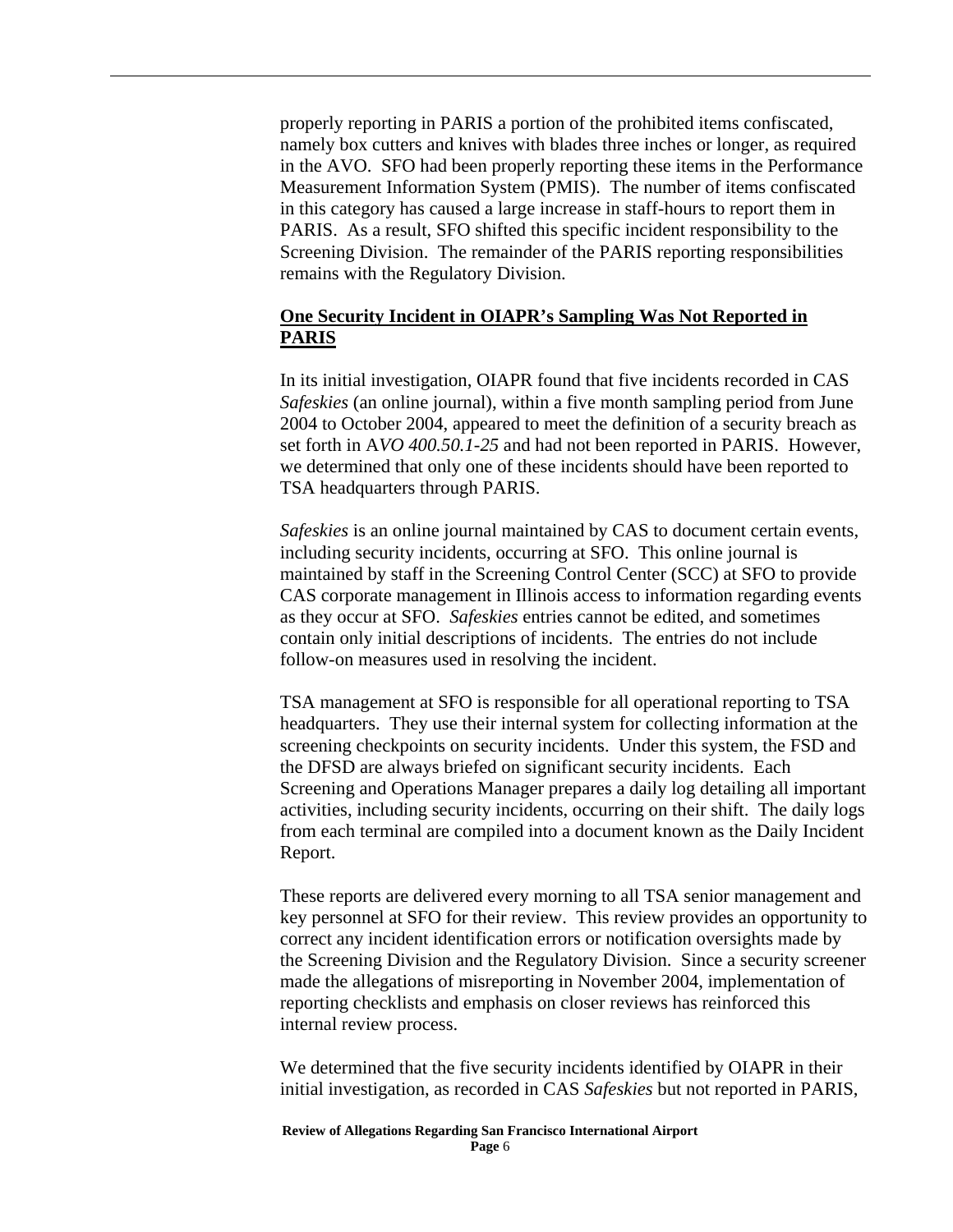were also recorded in the Screening Division's Daily Incident Reports. We reviewed the five incidents as detailed in these Daily Incidents Reports and determined that four of the five security incidents were not reportable security incidents within the definition provided in *AVO 400.18.1-1B.* One security incident was an uncontained security breach, as the result of a screener failing to complete secondary screening. As such, it should have been reported to TSA headquarters through PARIS and to the TSOC.

After reviewing the videotape, at or near the time of the incident, two senior TSA Screening Division management officials and the responding TSA Screening Manager identified this one security incident as an uncontained security breach, and therefore, reportable under the AVO. However, the incident was not reported to TSA headquarters through PARIS or by phone to the TSOC. Screening Division management could not explain why the incident was not reported, but suggested that it may have been an administrative oversight. We did not identify any evidence to suggest that any Screening Division personnel acted to withhold notification of this incident intentionally. However, we determined that, based on the facts surrounding the incident, it should have been reported to TSA headquarters through PARIS and to the TSOC. In addition, as the senior responding official, the Assistant Federal Security Director (AFSD) for Screening had the specific responsibility for ensuring that the incident was reported. The FSD agreed with this determination.

**Recommendation 1:** We recommend that TSA direct the SFO FSD to ensure that appropriate members of its staff are trained in and have a thorough knowledge of the guidelines for reporting security incidents to TSA headquarters through PARIS and the TSOC.

#### **Management Comments and OIG Analysis**

TSA concurred with our recommendation. The FSD at SFO issued a local directive in November 2005 detailing the process for reporting security incidents at SFO, and the training program established to ensure that all staff personnel have a thorough knowledge of reporting requirements through both PARIS and the TSOC.

In addition, a TSA Operations Directive issued in August 2005 provides the requirements for reporting security incidents to the TSOC. Both directives are provided to all TSA and contractor management personnel during new-hire training.

We have determined that the actions TSA has taken are responsive to our recommendation that SFO staff be trained in, and have a thorough knowledge of, the guidelines for reporting security incidents to TSA headquarters through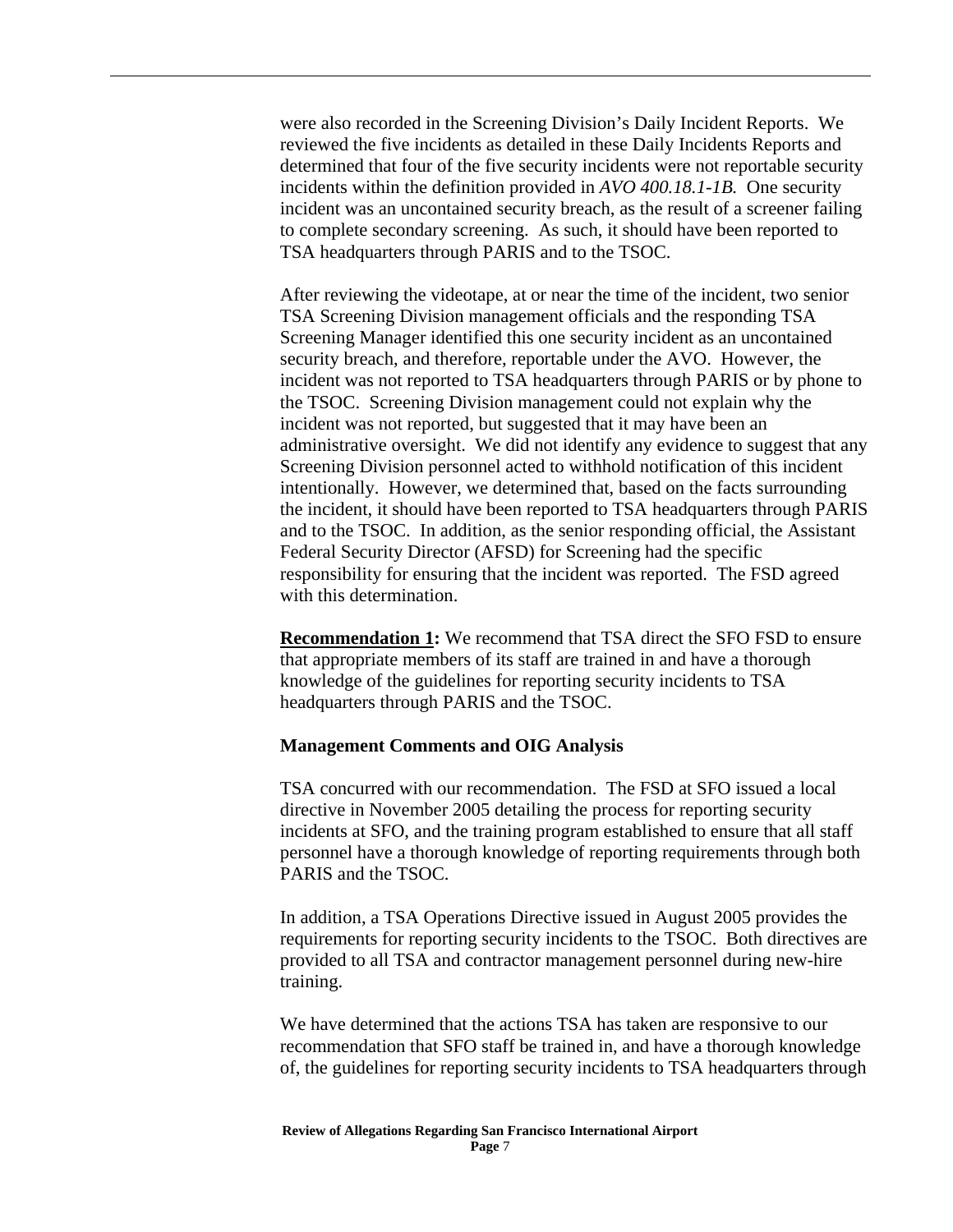both PARIS and the TSOC. Therefore this recommendation is resolved and closed.

#### **Covert Security Testing at SFO Was Compromised**

Under the direction of TSA and CAS management at SFO, SCC personnel compromised OIG and OIAPR covert security testing between August 2003 and May 2004 by tracking testers throughout the airport via surveillance cameras and on foot. Then they notified screening personnel in advance when a tester was approaching a checkpoint and provided their descriptions. Broadcasting descriptions and locations of testers to screening checkpoints impedes the testing and distorts the results of OIG audits. As a result, the need for changes in policies, additional training of screeners, and additional staffing as well as equipment inadequacies may not be revealed. At the end of our fieldwork, TSA had not published guidance to regulate how TSA airport management and screening personnel should respond to authorized covert security testing of any airport screening procedures or facilities. We referred the matter of TSA's SFO management involvement in compromising covert security testing to our Office of Investigation. A chronology of events, including covert security testing dates, occurring at SFO is provided as *Appendix C*.

During the period August 2003 to January 2005, TSA and CAS officials at SFO notified CAS personnel in the SCC of the start of covert security testing and directed them to notify checkpoint-screening supervisors that covert security testing was beginning. The DFSD established this practice after local news media personnel conducted unauthorized security tests at SFO's passenger screening checkpoints on February 26, 2003. The news media conducted these tests following a serious breach at SFO, which occurred February 6, 2003, and resulted in the evacuation of SFO's largest terminal. This affected more than 40 scheduled flights at an estimated cost of \$800,000.

According to TSA SFO management, they wanted the SCC to exercise command and control over the checkpoints to provide immediate reaction and communication for breach control. Therefore, management directed that the cameras be trained on testers. In this process, TSA SFO management encouraged SCC controllers to use the cameras in such a way as to allow them to maintain visual contact from one surveillance area to next. For example, tracking of a subject is accomplished by switching from camera to camera by typing in the number of the camera in the next area. The SCC controllers must know the cameras by number and which areas they control to track a subject quickly.

When necessary, they are able to pull a videotape of an incident and have it ready for viewing by TSA SFO management within approximately two minutes.

**Review of Allegations Regarding San Francisco International Airport Page** 8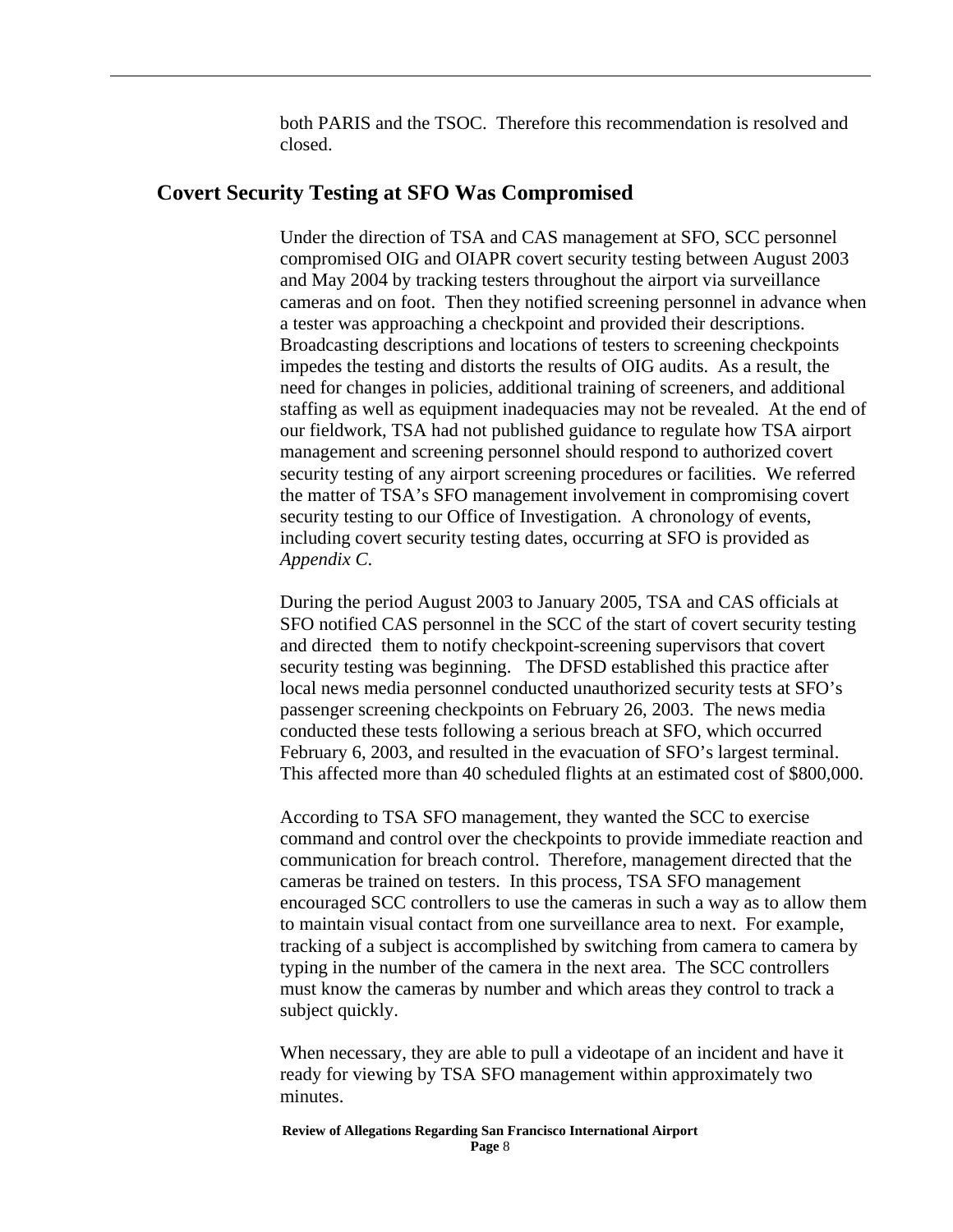In addition to tracking testers by CCTV, the SCC broadcasted descriptions and locations of testers to the checkpoints to assist the supervisors in identifying testers and to facilitate passing the covert penetration tests. The ability to broadcast this information was made possible by the extensive CCTV network available in the SCC at SFO.

SFO TSA management stated that they did not instruct CAS personnel to broadcast descriptions of testers, test methodologies, or locations of testers to the checkpoints. They stated that if this was done, it was the sole work of CAS employees, without any input from SFO TSA management. However, CAS officials and personnel provided evidence that the verbal directives to broadcast descriptions and locations of testers came from a member of SFO TSA management.

The advance notification regarding locations and descriptions of covert security testers continued until May 2004, when a CAS employee in the SCC refused to provide the descriptions and locations of testers and urged CAS management to intervene. CAS management then directed its personnel to cease all such compromising activity immediately. Senior CAS officials also secured TSA management's agreement to ensure that all compromising activity by TSA personnel was stopped.

However, notification of checkpoint supervisors of the start of covert security testers continued until January 2005. After the January 2005 tests by the OIG, the DFSD established a new protocol regarding SFO's response to covert security testing. Under this new protocol, TSA will inform the SCC when covert security testing is beginning; however, the SCC is prohibited from notifying the checkpoint screening supervisors that covert testing has begun.

**Recommendation 2:** We recommend that TSA establish policy to clarify TSA airport management and airport screening contractors' interaction with covert security testers.

#### **Management Comments and OIG Analysis**

TSA concurred in part with our recommendation. TSA believes that there is already policy in place to address the improper dissemination of official and sensitive information, which covers covert testing. A Human Resources Management Policy Letter provides the means to hold FSDs and other TSA personnel accountable for disclosing information about covert testing at an airport.

Because of SFO's unusual nature in having a contractor screening force and a sophisticated camera surveillance system, TSA and the contractor issued directives in May 2004 to stop all activity that could compromise the integrity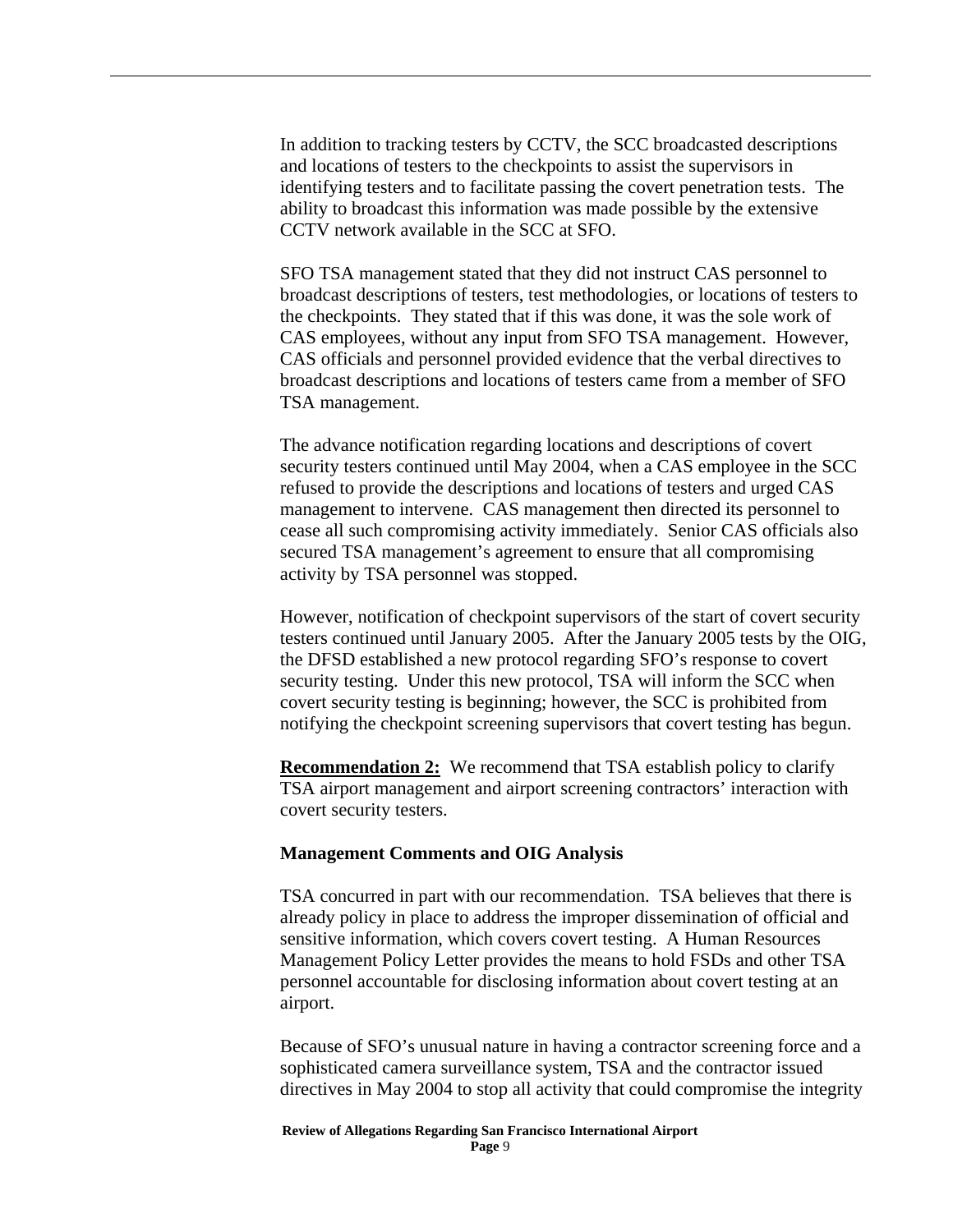of covert security testing. TSA management at SFO issued another protocol in January 2005 that prohibits any notification to screening checkpoints that covert testing is being conducted.

We accept TSA's response to our recommendation and consider the recommendation resolved and closed.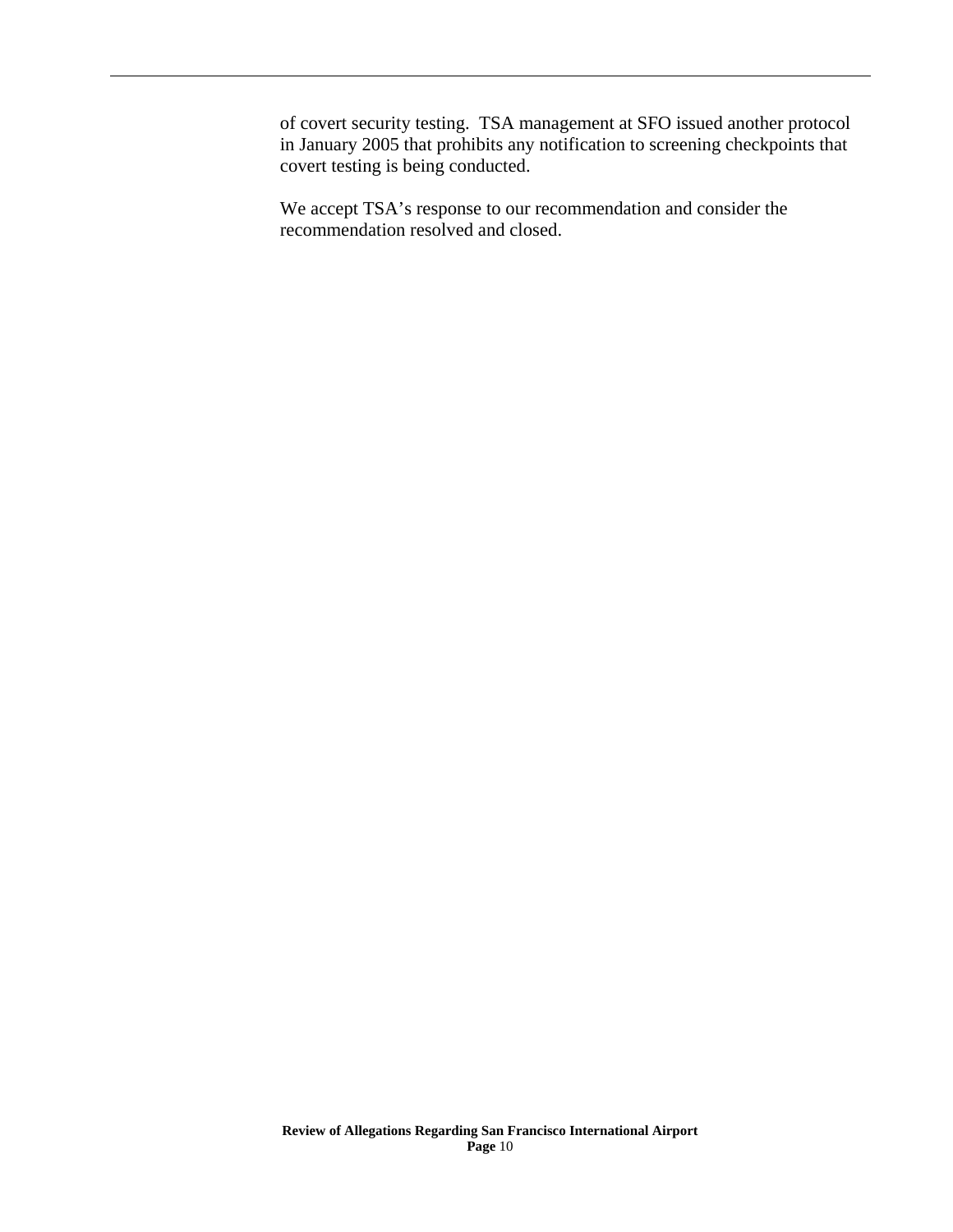We conducted this review at the request of TSA management, in response to allegations related to the reporting of security incidents, and actions taken to compromise OIG covert testing at San Francisco International Airport.

The objectives of the audit were to:

- Determine how security incidents are identified and reported at SFO and whether those procedures are consistent with TSA policy.
- Determine whether and to what extent covert security testing has been compromised at SFO and identify who was involved in these actions.

To accomplish our review, we conducted fieldwork at TSA headquarters in Arlington, Virginia, and at San Francisco International Airport and their offsite facilities in Southern San Francisco, California. We reviewed TSA's Aviation Operations Directives, Screening Checkpoint Standard Operating Procedures, and other relevant documentation pertaining to the identification and reporting of security incidents and the covert security testing process. We also received a briefing from the OIAPR investigative team to obtain their insights and comments regarding the allegations.

To obtain a thorough understanding of security incidents and covert security testing policies and procedures, we interviewed key TSA officials, including the Acting Deputy Assistant Secretary; the Assistant Administrator of Aviation Operations; the Program Executive, Screening Partnership Program; Program Analyst, Screening Partnership Program; Chief of Staff, Human Resources; Manager, Screening Outreach Programs, Office of Aviation Programs; and members of the OIAPR review team. At SFO, we interviewed the TSA Western Area Director and FSD; Deputy FSD; Director, Western Area Staff; Assistant FSD, Screening; Deputy Assistant FSD, Screening; Assistant FSD, Regulatory; Deputy Assistant FSD Regulatory; TSA Security Engineer; Aviation Security Inspectors; Screening Managers, and other TSA staff.

At SFO, we also interviewed key CAS officials, including the President; Executive Vice President; Vice President and General Manager; Vice President, Human Resources; Director of Operations; Deputy Director of Operations; Director of Training; Terminal Manager; SCC Supervisors; a Customer Service Specialist; Checkpoint Screening Supervisors; and other CAS staff.

We analyzed work papers and other relevant documents transferred from OIAPR. We toured and observed various terminals, screening checkpoints, and the SCC at SFO.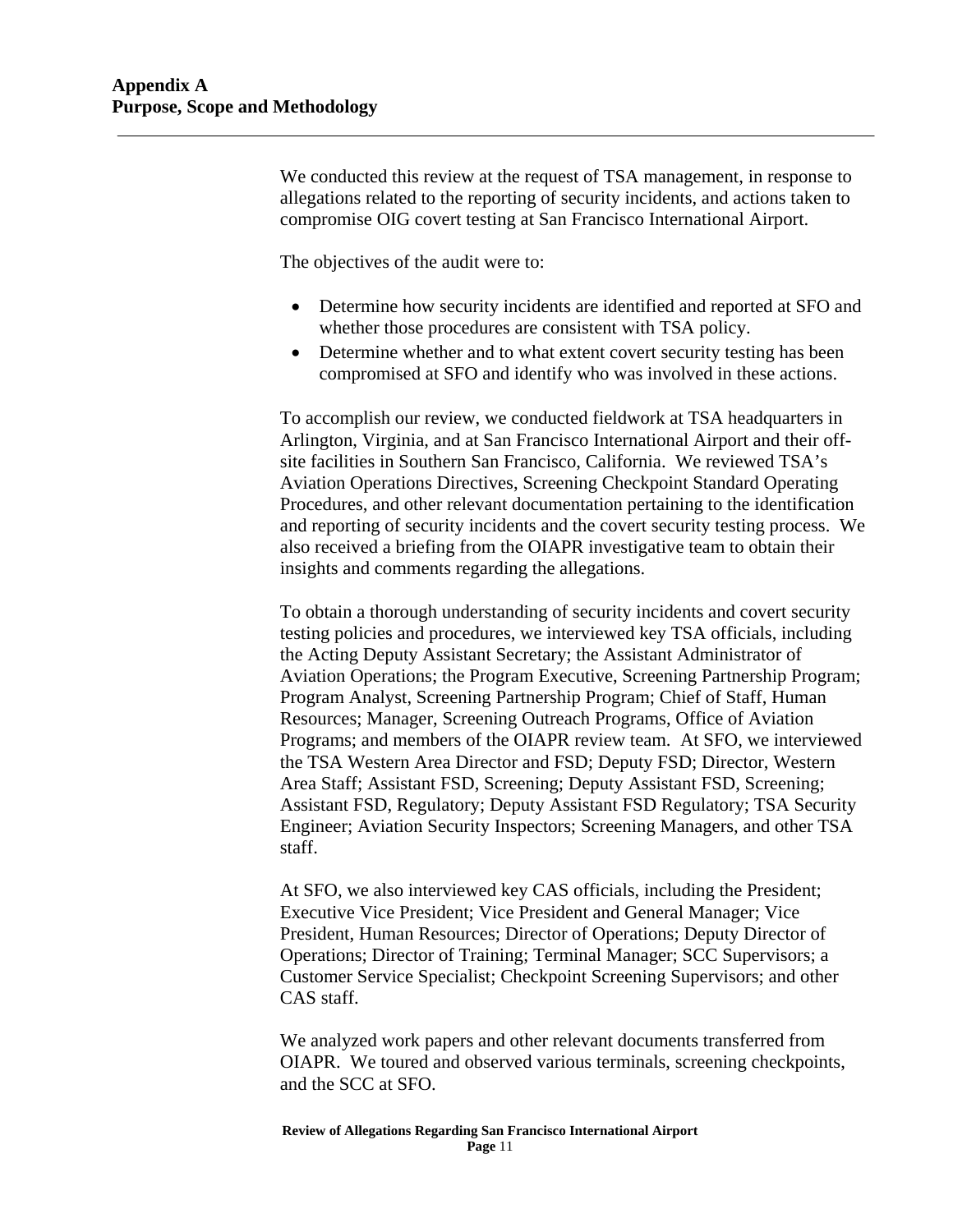We conducted fieldwork between May 2005 and October 2005 under the authority of the Inspector General Act of 1978, as amended, and according to generally accepted government auditing standards. A listing of the major contributors to this report is included in *Appendix C.*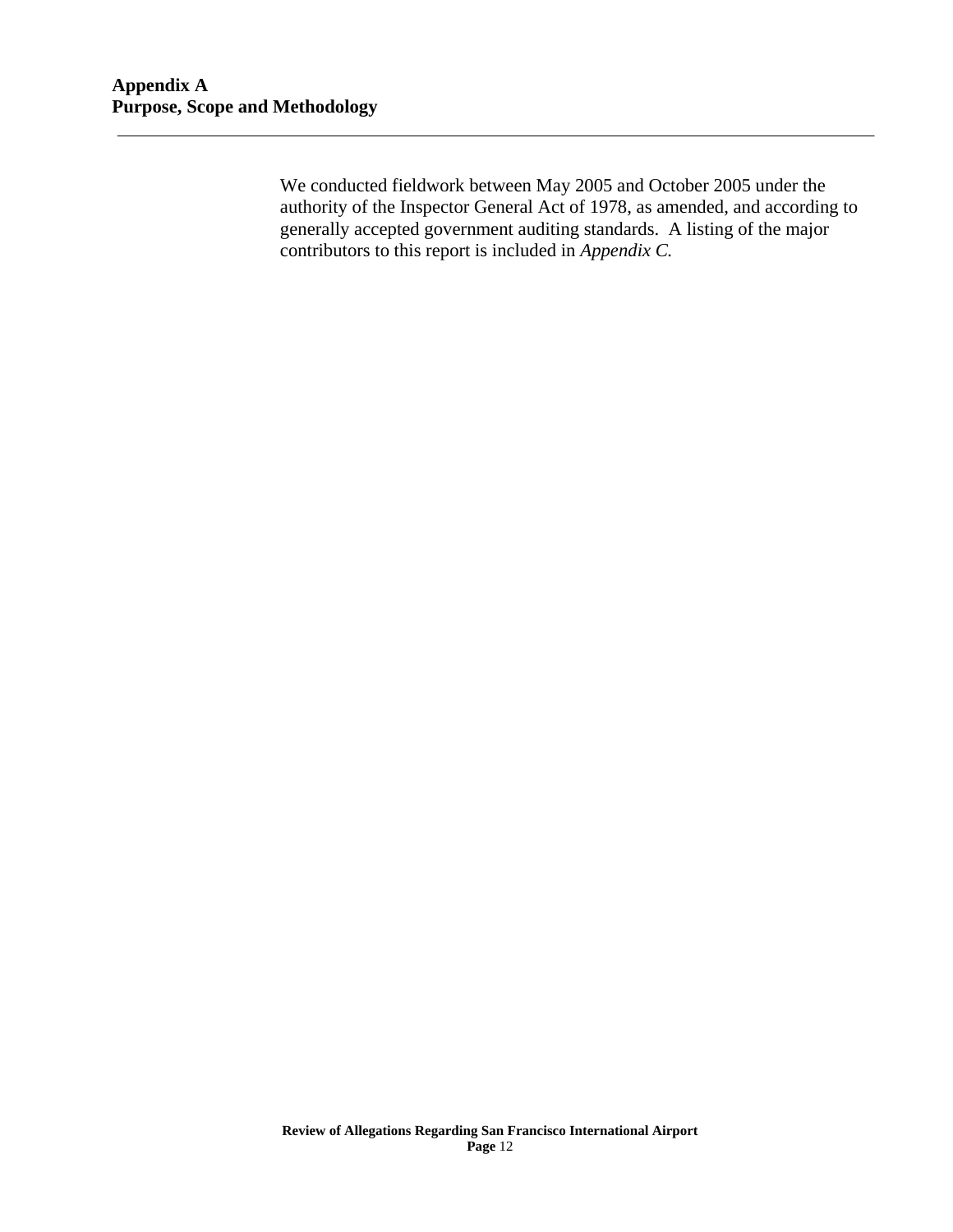JUL 12 1 2006



**U.S. Department of Homeland Security** 601 South 12<sup>th</sup> Street Arlington, VA 22202-4220

Transportation Security Administration

#### **INFORMATION**

| <b>MEMORANDUM FOR:</b> | Richard L. Skinner<br><b>Inspector General</b>                                                                                                                                                                                         |
|------------------------|----------------------------------------------------------------------------------------------------------------------------------------------------------------------------------------------------------------------------------------|
|                        | Department of Homeland Security                                                                                                                                                                                                        |
| FROM:                  | Robert D. Jamison Rebut DOmnifr<br>Deputy Assistant Secretary                                                                                                                                                                          |
| SUBJECT:               | Transportation Security Administration (TSA) Response<br>Department of Homeland Security (DHS) Office of Inspector<br>General (OIG) Draft Report<br>"Review of Allegations Regarding San Francisco International<br>Airport," May 2006 |

#### Purpose

This memorandum is TSA's formal agency response to the DHS OIG draft report, "Review of Allegations Regarding San Francisco International Airport," May 2006. TSA appreciates the work you have done to highlight areas for improvement with policy and procedures at San Francisco International Airport (SFO). We strongly believe that the implementation of the recommendations will lead to more effective covert testing programs for SFO and assist TSA and Covenant Aviation Security (CAS) in better Performance and Results Information System (PARIS) reporting to TSA Headquarters and the Transportation Security Operations Center (TSOC).

#### Background

The report states that during a 5-month sampling period SFO management failed to report one uncontrolled security incident in which a screener failed to perform secondary screening. Additionally, the report states that TSA and CAS officials at SFO compromised Office of Inspector General (OIG) and Office of Inspection (OI) (formerly Office of Internal Affairs and Program Review) covert testing between August 2003 and May 2004 by tracking testers throughout the airport via closed circuit television and on foot, notifying screening personnel in advance of testers arriving at their checkpoints.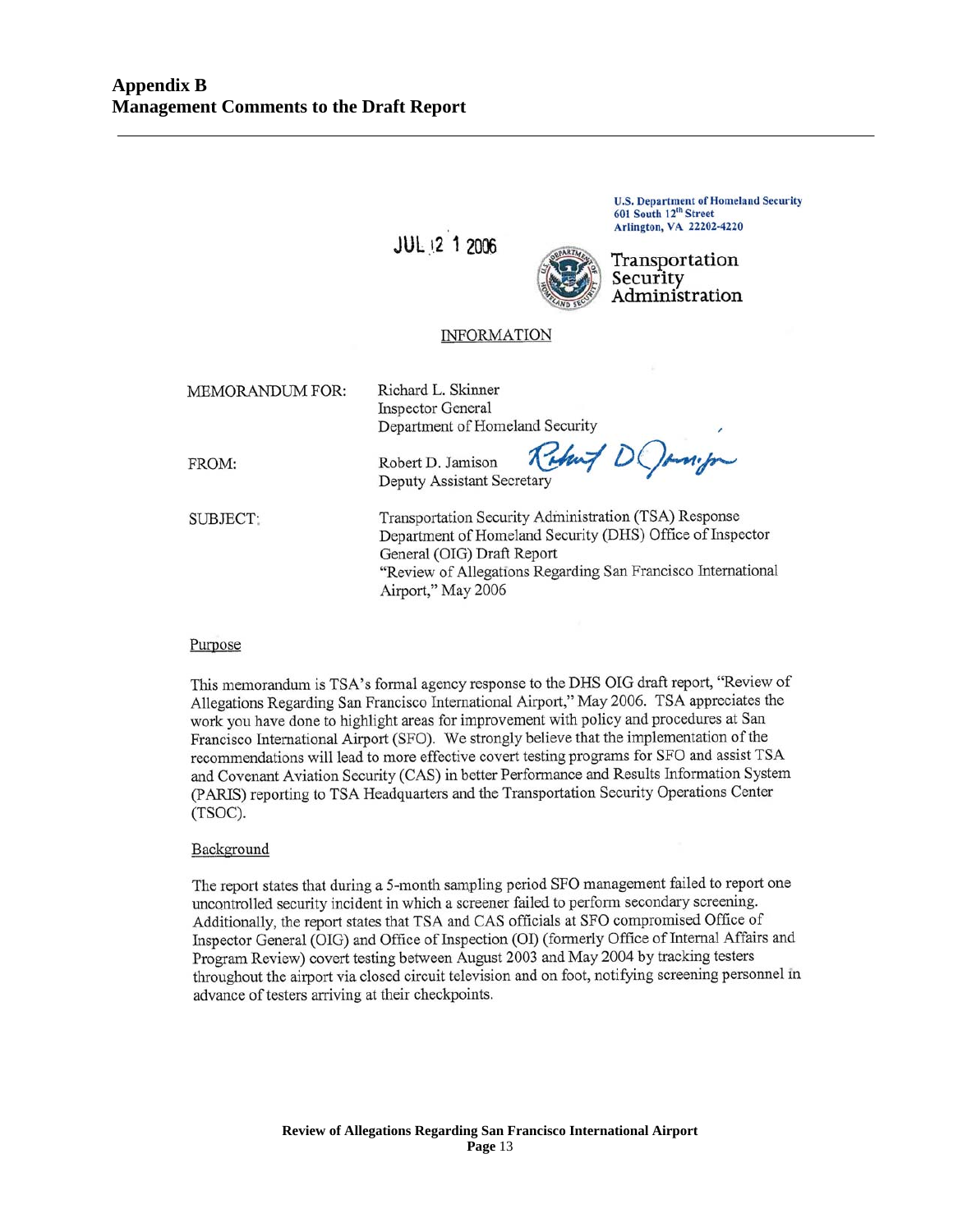#### Discussion

The Federal Security Director (FSD) at SFO has initiated a training program for staff personnel to ensure proper reporting of all security related incidents to TSA Headquarters and TSOC via PARIS. Further, in December 2005, the Deputy Federal Security Director (DFSD) at SFO established a new protocol regarding SFO response to covert security testing. Under this new protocol, TSA will inform the Screening Control Center (SCC) at the airport when covert testing is beginning; however, the SCC is prohibited from notifying the checkpoints' screening supervisors that covert testing has begun.

Our plans to correct the weaknesses noted in your report are in the attached TSA response. We strongly believe that these new protocols will eliminate any confusion with PARIS reporting on security incidents, and allow for a more effective covert testing program. Once again, TSA values the work the OIG is doing in this area and looks forward to continued communication in the future. v.

Attachment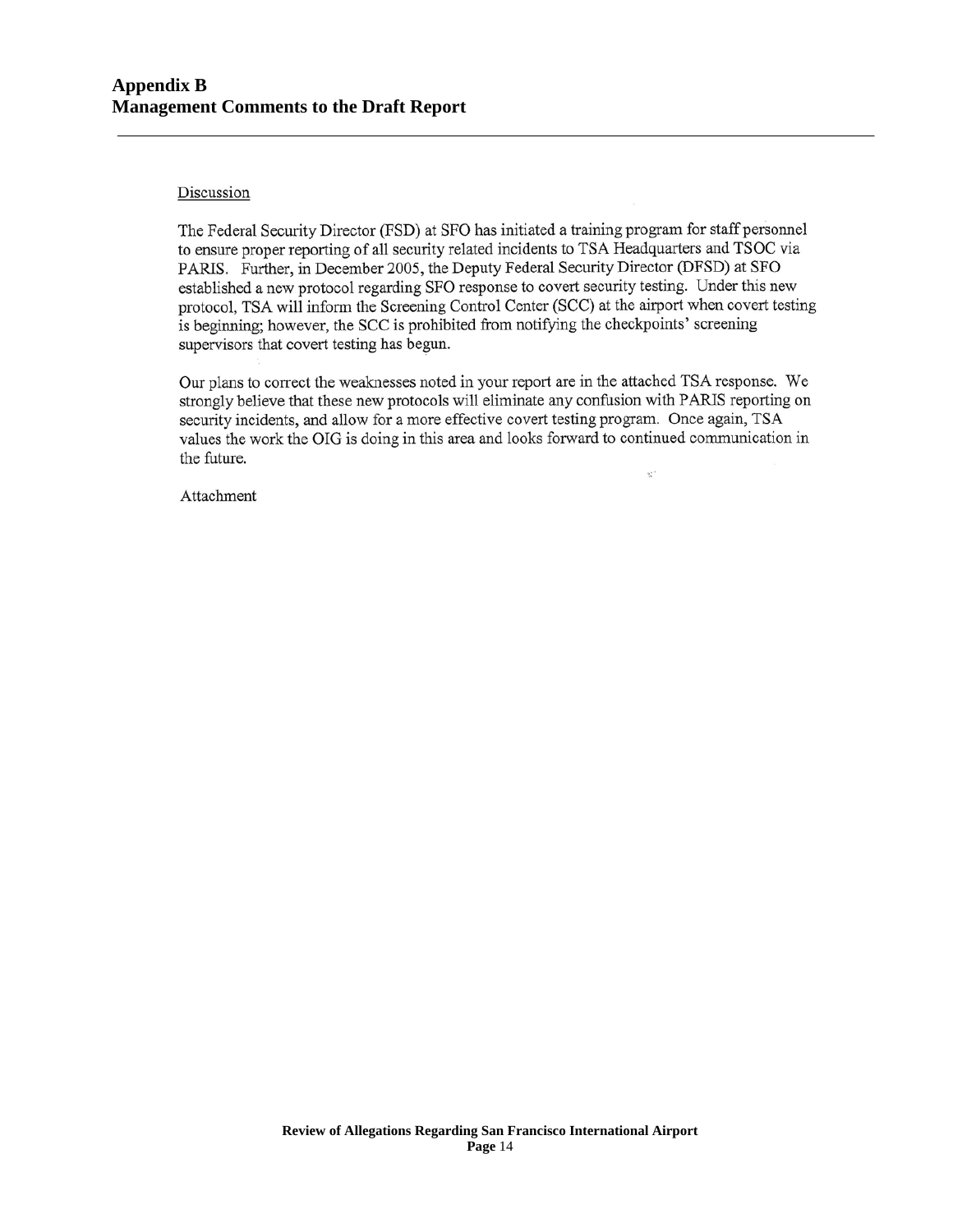Transportation Security Administration (TSA) Response Department of Homeland Security (DHS) Office of Inspector General (OIG) Draft Report "Review of Allegations Regarding San Francisco International Airport," May 2006

#### Recommendation 1: TSA direct the SFO FSD to ensure that appropriate members of its staff are trained in and have a thorough knowledge of the guidelines for reporting security incidents to TSA headquarters through PARIS and TSOC.

**TSA Concurs.** The SFO Federal Security Director (FSD) has initiated a training program for staff personnel to ensure that they have a thorough knowledge of guidelines for reporting security incidents to TSA headquarters through PARIS and the Transportation Security Operations Center (TSOC). The training for reporting Security Incidents at SFO is covered under SFO 001-06 FSD Directive. The Directive was put in place on November 9, 2005, and covers reporting security incidents for PARIS and TSOC reporting. Additionally, TSA Operations Directive OD-400-18-2A (attached), effective August 26, 2005, covers reporting security incidents to TSOC. Both directives are provided to all TSA and contractor management during new hire training. Read and Acknowledge signature sheets are signed by all new hires for Aviation Security Inspectors, Covenant Aviation Security (CAS) Operations Management and Screening Manager positions. Training and compliance is accomplished through self study and audited per incident by TSA SFO management for accuracy. Compliance and accuracy are maintained by quality review of all reported incidents. The FSD directive is unique to SFO, and the TSOC reporting directive applies nationally for all airports.

#### Recommendation 2: TSA establish policy to clarify TSA airport management and airport screening contractors' interaction with covert security testers.

**TSA Concurs in Part.** TSA believes that there is already policy in place to address the improper dissemination of official and sensitive information, such as the fact that covert testing is being conducted at an airport. Human Resources Management (HRM) Policy Letter 735-1, titled "Interim Policy on Employee Responsibilities and Conduct," prescribes that "employees" shall not: a. Divulge any official information obtained through or in connection with their government employment to any unauthorized person," and "b. Release any official information in advance of the time prescribed for its authorized issuance." HRM 735-1 provides the means to hold FSDs and other TSA personnel accountable for disclosing information about covert testing at an airport.

Recognizing the unique circumstances at SFO (e.g., a contractor screening force and a highly sophisticated closed circuit television system), in May 2004, TSA and CAS management at the airport issued directives that all compromising activity surrounding covert security testing was to stop. In January 2005, TSA management at SFO issued a new protocol regarding covert security testing. This protocol prohibits any notification to screening checkpoints of the start of covert security testing. In addition, the SFO FSD and DFSD met with TSA and CAS management staff to reinforce the fact that no notice or communication will be given to any person or group that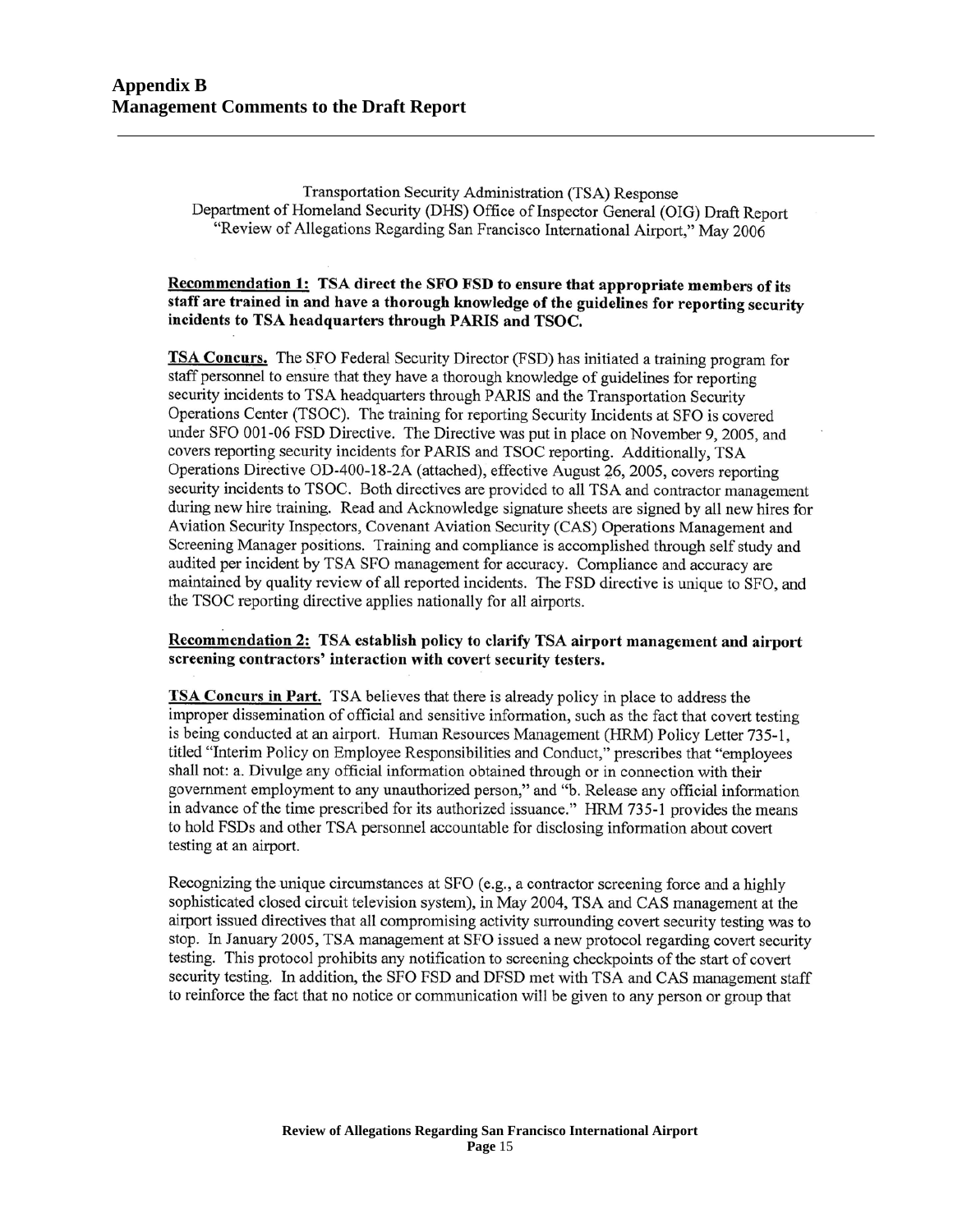would allow prior knowledge of any covert testing being conducted by any authorized inspection team. Further, it was communicated that the AFSD-Screening or other parties were not authorized to change established policy without written approval from the FSD.

The subsequent FSD guidance for any type of covert testing prohibits alerts, communication, or notification of any kind that would compromise the covert testing. The FSD receives a call from the Team Leader from OIG or OI at the time covert testing commences; the FSD does not inform any other individuals at SFO that testing is underway to further protect the covert aspect of the test. All command and communication are in compliance with this FSD directive and all new hires are appraised of this requirement. Although the guidance is specific to SFO, it is consistent with the practices followed by OI in its covert testing protocols nationwide.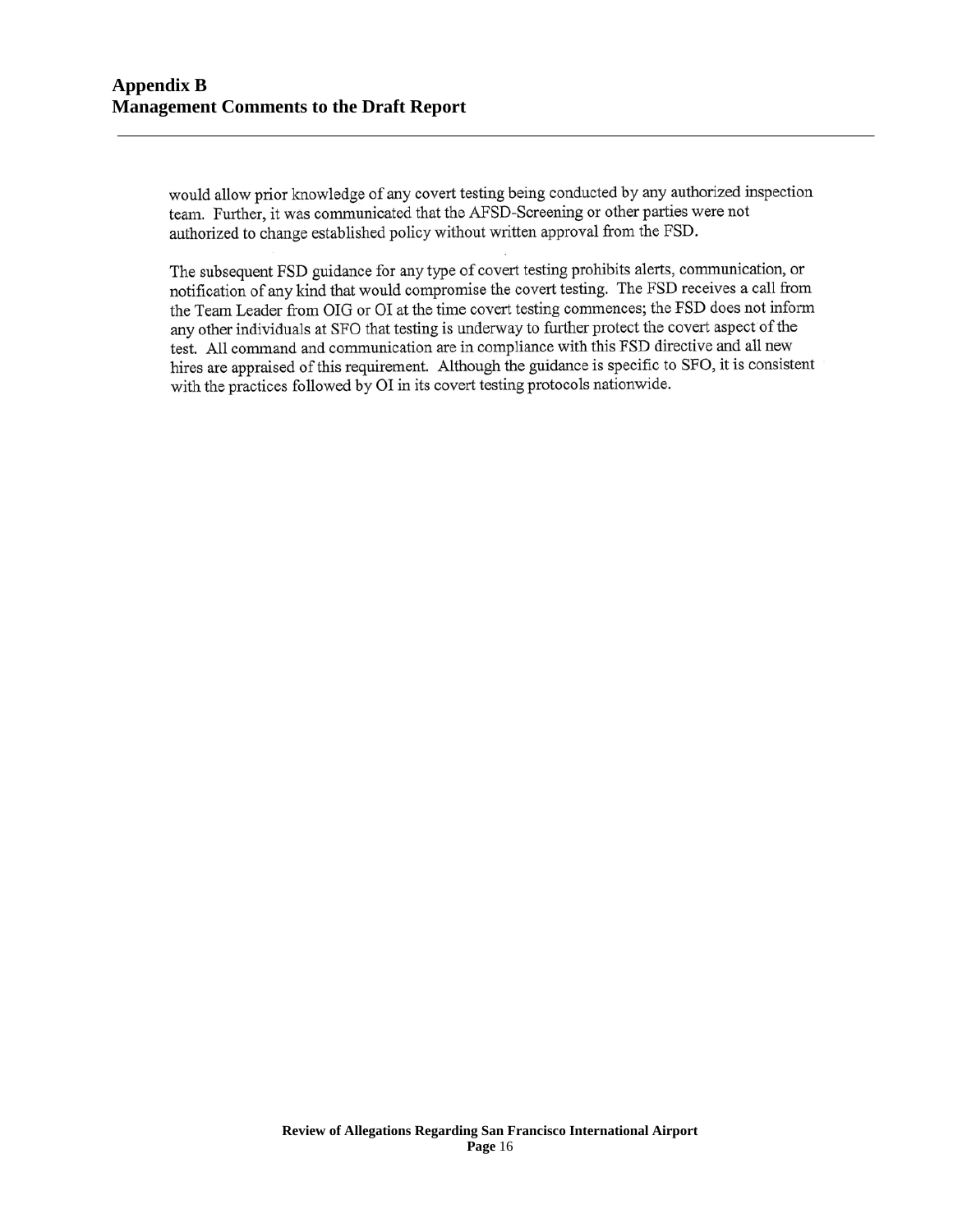The following is a chronology of events related to covert security testing conducted at SFO by OIG and OIAPR testers.

| Nov. 19, 2001                                                       | Public Law 107-71 creates TSA and requires a pilot<br>program where the screening of passengers and<br>property will be performed by private screening<br>parties. |  |  |
|---------------------------------------------------------------------|--------------------------------------------------------------------------------------------------------------------------------------------------------------------|--|--|
| Jun. 18, 2002                                                       | TSA announces that five airports would be participating in<br>the pilot program.                                                                                   |  |  |
| Oct. 10-11, 2002                                                    | TSA awards contracts for the Private Screening Pilot<br>Program. Covenant Aviation Security received<br>contract for airport at San Francisco, CA.                 |  |  |
| Nov. 19, 2002                                                       | Start of pilot program screening for passengers at airports.                                                                                                       |  |  |
| Feb. 6, 2003                                                        | Security Breach, Terminal 3                                                                                                                                        |  |  |
| Feb. 26, 2003                                                       | <b>ABC</b> News Media testing                                                                                                                                      |  |  |
| Mar. 17-18, 2003 OIAPR Testing                                      |                                                                                                                                                                    |  |  |
| Mar.-Apr. 2003                                                      | Screening Control Center with CCTV enhanced                                                                                                                        |  |  |
|                                                                     | Aug. 20-22, 2003 DHS-OIG Testing                                                                                                                                   |  |  |
| Sept. 8-9, 2003                                                     | <b>OIAPR</b> Testing                                                                                                                                               |  |  |
| Sept. 22, 25, 2003 OIAPR Testing                                    |                                                                                                                                                                    |  |  |
| May 17-18, 2004 OIAPR Testing                                       |                                                                                                                                                                    |  |  |
| Aug. 30, 2004                                                       | <b>OIAPR</b> Testing                                                                                                                                               |  |  |
| Sept. 13, 2004                                                      | <b>OIAPR</b> Testing                                                                                                                                               |  |  |
| Nov. 22, 2004                                                       | Screener's letter of allegations received                                                                                                                          |  |  |
| Nov. 24, 2004                                                       | President, CAS, letter to FSD, SFO (regarding ceasing all<br>compromising activity)                                                                                |  |  |
| Jan. 12-14, 2005                                                    | <b>DHS-OIG Testing</b>                                                                                                                                             |  |  |
| Feb. 18, 2005                                                       | Screener files Wrongful Firing Lawsuit                                                                                                                             |  |  |
| Review of Allegations Regarding San Francisco International Airport |                                                                                                                                                                    |  |  |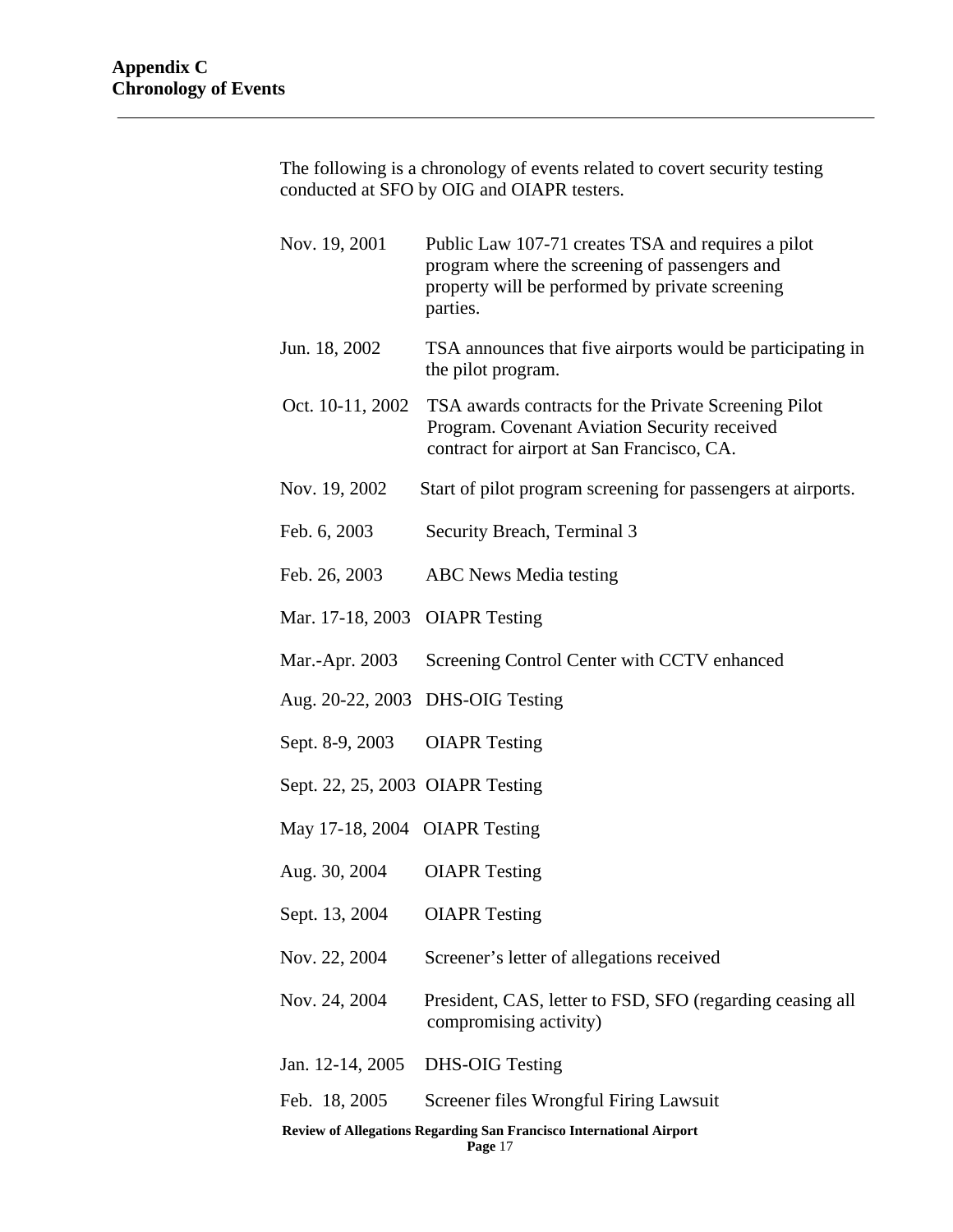Alexander Best, Director, Transportation Security Audit Division James Yeager, Audit Manager Leigh Johnson-Steele, Auditor-In-Charge Gary Alvino, Program Analyst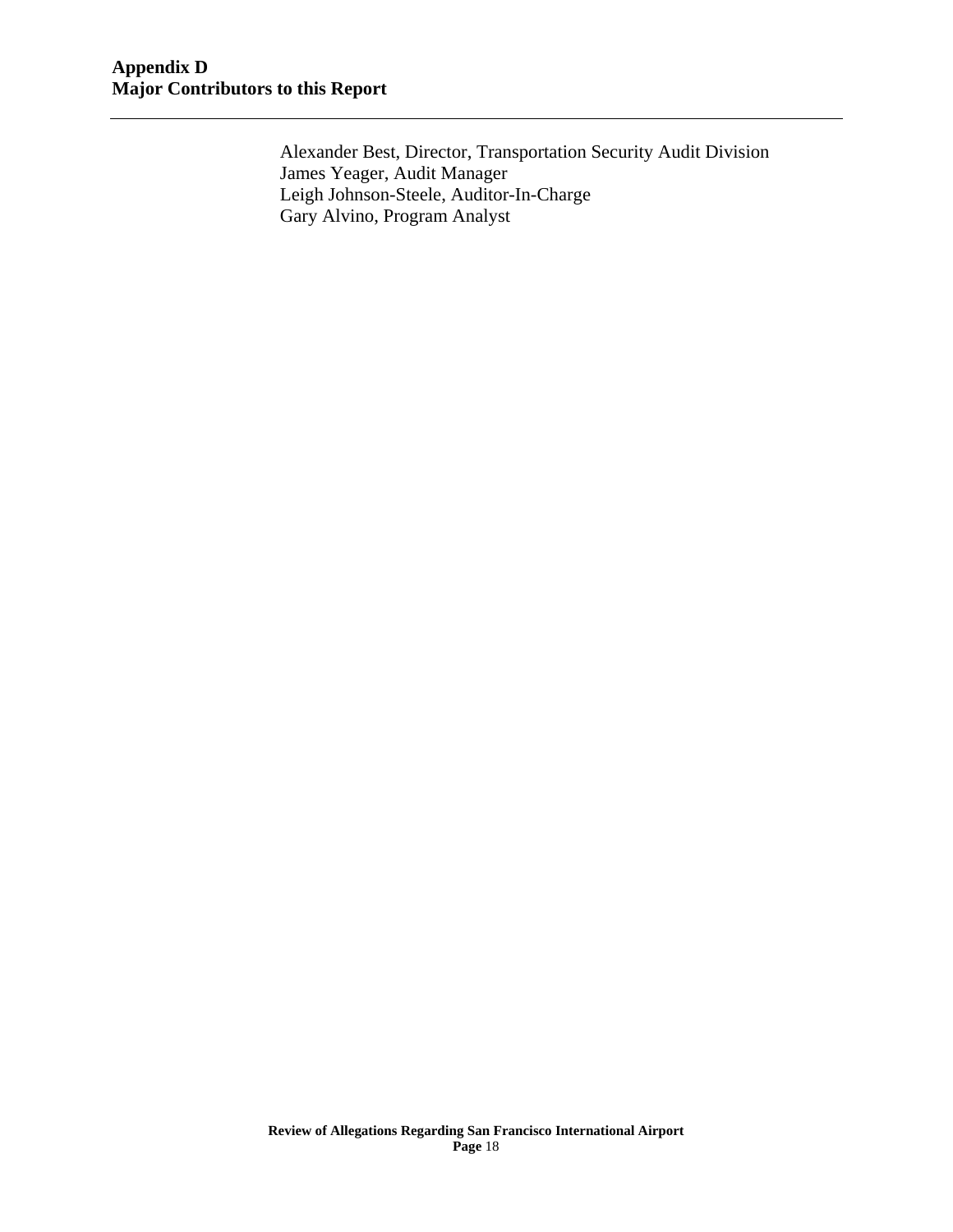#### **Department of Homeland Security**

Secretary Deputy Secretary Chief of Staff Deputy Chief of Staff General Counsel Executive Secretariat Assistant Secretary for Policy Assistant Secretary for Legislative and Intergovernmental Affairs Assistant Secretary for Public Affairs DHS GAO/OIG Liaison DHS OIG Liaison, TSA Chief Privacy Officer

#### **Office of Management and Budget**

Chief, Homeland Security Branch DHS OIG Budget Examiner

#### **Congress**

Congressional Oversight and Appropriations Committees, as appropriate